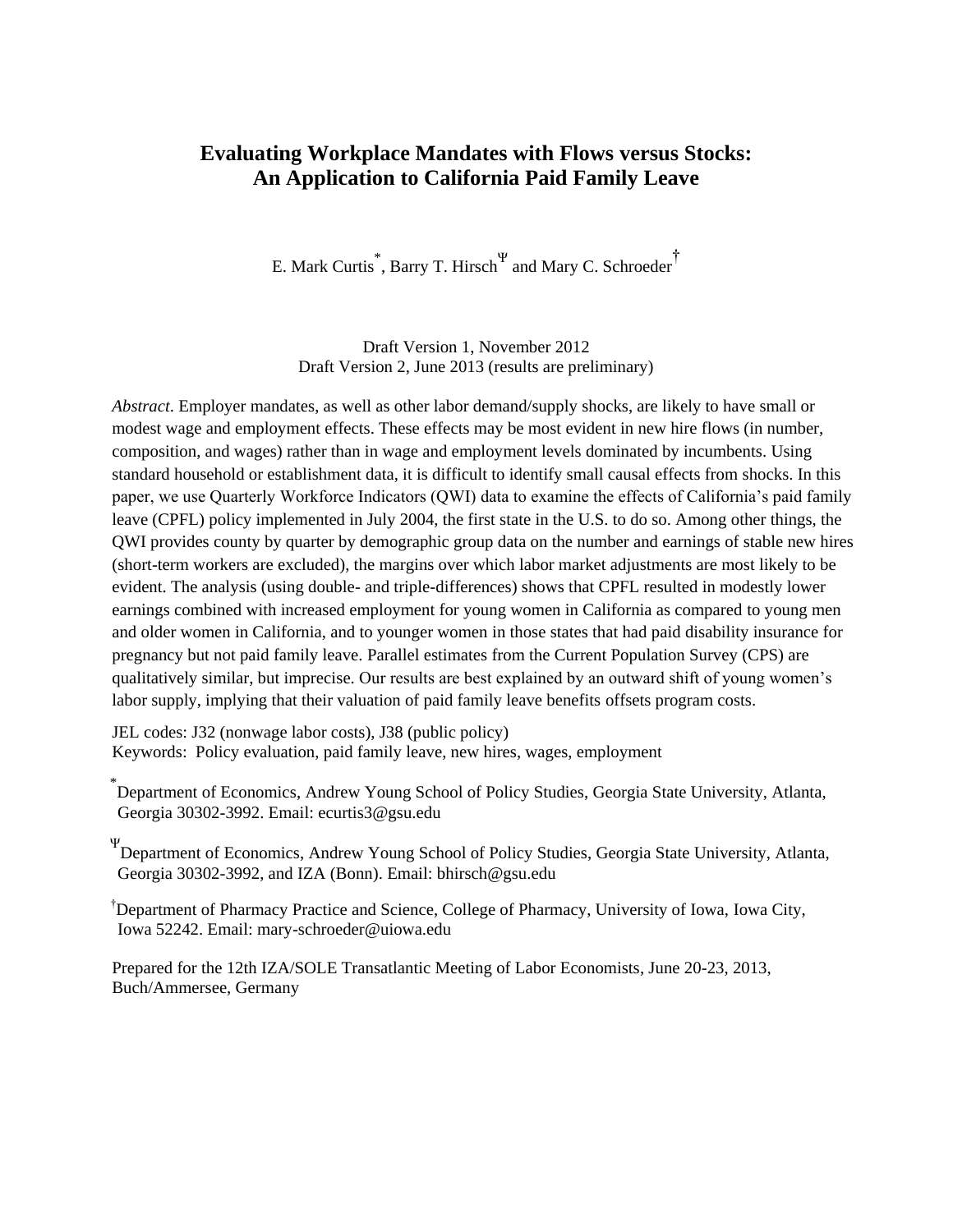## **1. Introduction**

 $\overline{a}$ 

Economic analysis of employer mandates, be they workplace safety, health coverage requirements, family leave policies, or the like, depends crucially on measurement of changes in workplace wages and employment. The costs of mandates is expected to be borne by both employers and employees, with the division of costs a function not only of the relative labor demand and supply elasticities, but also the extent to which workers value mandated benefits. A special case is one in which workers value the expected benefits dollar-for-dollar and the full costs are shifted to workers in the form of lower wages according to their benefit valuation. Under these circumstances, there is no distortion in employment, given that relative labor costs are unchanged, and thus no deadweight welfare loss (Summers 1989, Gruber 1994).

Not surprisingly, economic analyses of workplace mandates typically focus on measuring how wages and employment have been impacted. Because mandates often impact some groups of workers more than others, are implemented in some settings (e.g., states, countries) but not others, and are adopted at different times, evaluation studies most often use differences-in-differences (DD) or triple-difference (DDD) estimators to identify the treatment effects of such policies (e.g., Ruhm 1998; Baum 2003).

This paper examines wage and employment changes following implementation of California's Paid Family Leave (PFL) insurance program in July 2004, the first mandated paid family leave program in the U.S. The theoretical underpinnings and statistical methods used in our analysis are similar to those used in previous studies examining workplace mandates, with one notable difference. Rather than examining changes in the employment and wages among the stock of incumbent employees, we focus on the size and make-up of new hires (employment "flows") and wage offers among new hires. More precisely, we examine changes following enactment of PFL in the wages and number of newly hired young women in California relative to other new hires within California and relative to young women (and other) new hires elsewhere in the country. Data from the Quarterly Workforce Indicators (QWI) (Abowd et al. 2009) are used to measure the wages and employment of "stable" new hires by quarter, location, age, and sex.<sup>1</sup>

Why the focus on new hires? A limitation of existing studies is that the wage and employment effects of workplace mandates do not occur all at once but instead develop gradually over time. We should not expect employers to instantly move to a new equilibrium employment level and/or rapidly change the demographic composition of their workforce following a mandate, although such adjustments are much faster in establishments with normally high rates of separation. Following a mandate employers

<sup>&</sup>lt;sup>1</sup> More standard "stock" (rather than flow) analyses on policy mandates that have differential impacts on wages and employment by state and demographic group are using the Current Population Surveys (CPS). For example, see Card (1992) on minimum wages and Gruber (1994) on health insurance pregnancy coverage. As discussed subsequently, the CPS has been used to examine California's paid family leave by Rossin-Slater et al. (2013), whose principal focus is its effects on time-off from work among new mothers, and by Schroeder (2011, Ch. 3).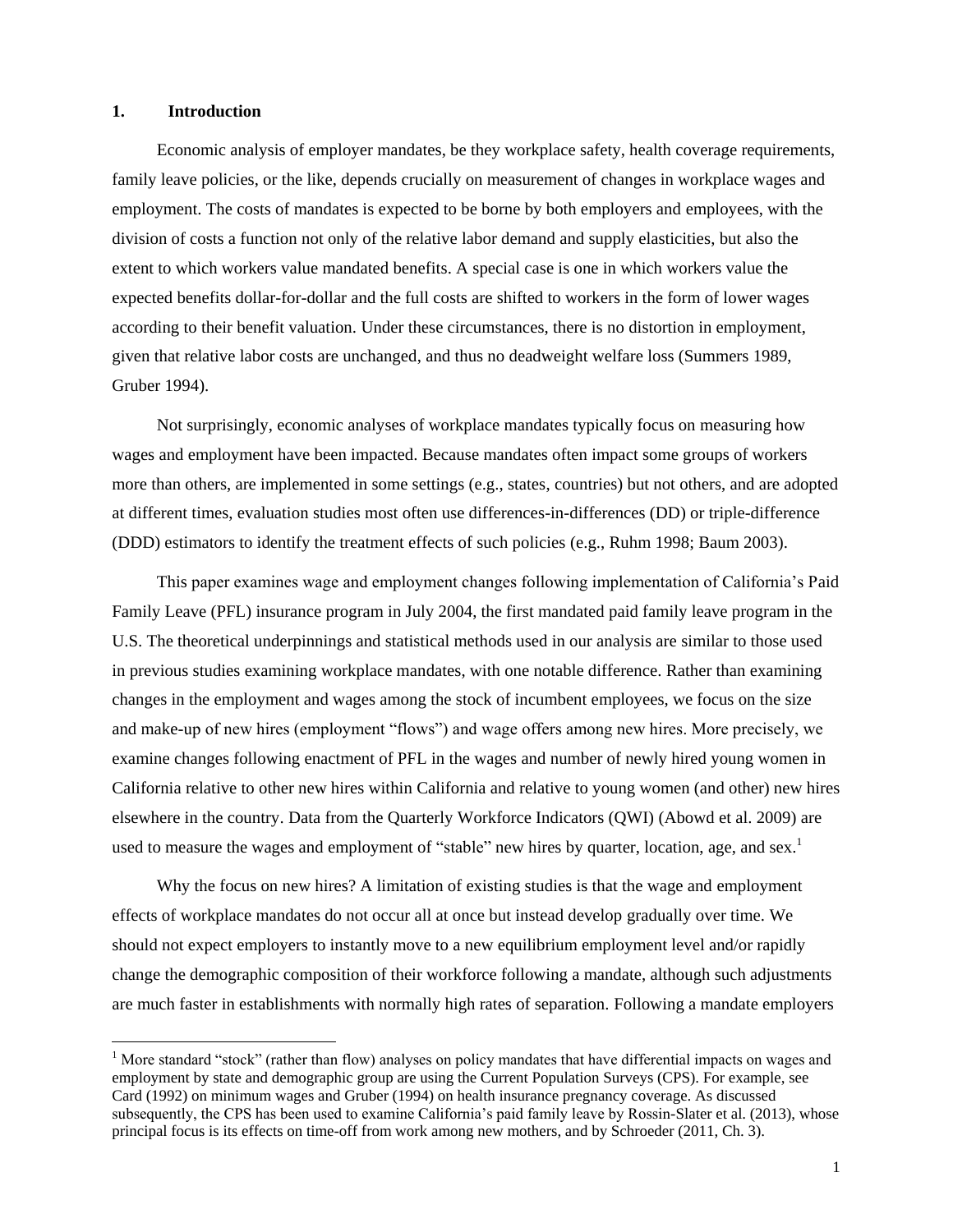are unlikely to implement wage cuts for their incumbent workers, cuts that should vary according to how particular workplace groups (say, young women versus others) value a mandated benefit. Although we expect a small impact on incumbent employees (the intensive margin), we should be able to quickly observe treatment effects among new hires (the extensive margin). We expect to see a relative decrease in wage offers for young female new hires and, absent a supply shift, an employment decrease if mandate costs are not fully shifted through lower wages. However, if young women value the benefits and do not bear the full costs, employment may increase.

Even if a workplace mandate has a substantial impact, it is difficult to precisely estimate or even uncover its impact by measuring changes in employment levels and average wages, which are heavily weighted by incumbents. If the impact from a workplace mandate is a small or modest effect on new hire employment and wages, these effects are not likely to be discernible in standard measures of employment and wages during the years immediately following implementation.

Although our focus is on employer mandates, specifically, California's paid family leave program, the implications are much broader, applying to any event, behavior, or policy that shifts labor market demand or supply. Labor market adjustments resulting from demand or supply shocks should occur most quickly on the new hire margin, affecting the number and demographic composition of new hires and the wage offers to new hires. Full adjustment to a new long-run equilibrium requires time. Although beyond the scope of this paper, combining new hire information with estimates of incumbent separations and wage growth among incumbents may provide a plausible answer to a difficult question – how long is the long run in labor markets? Other possible applications include the wage and employment effects resulting from immigration, from Hurricane Katrina refugees in destination cities, and from technological change.

#### **2. Overview of California paid family leave policy (CPFL)**

*Overview/coverage.* California's Paid Family Leave (CPFL) policy was enacted August 30, 2002 and took effect July 1, 2004. Prior to the 2004 implementation of CPFL, women had access to paid disability leave during pregnancy and shortly after birth. To understand the marginal effect of California's paid family leave program, one must recognize how it interacts with pre-existing programs and how multiple policies are used in order to receive leave that is job protected and paid. As described below, the principal effect of CPFL has been to extend paid leave among mothers by six weeks.

The California Employment Development Department (EDD) jointly administers the State Disability Insurance (SDI) program, which began in 1977, and the 2004 CPFL. They are jointly financed by a mandatory payroll tax on employees, with no explicit tax on employers. The SDI and CPFL programs provide partial wage replacement for almost all private sector employees. The employees of a business are required to be covered if the business has more than one employee and has paid an employee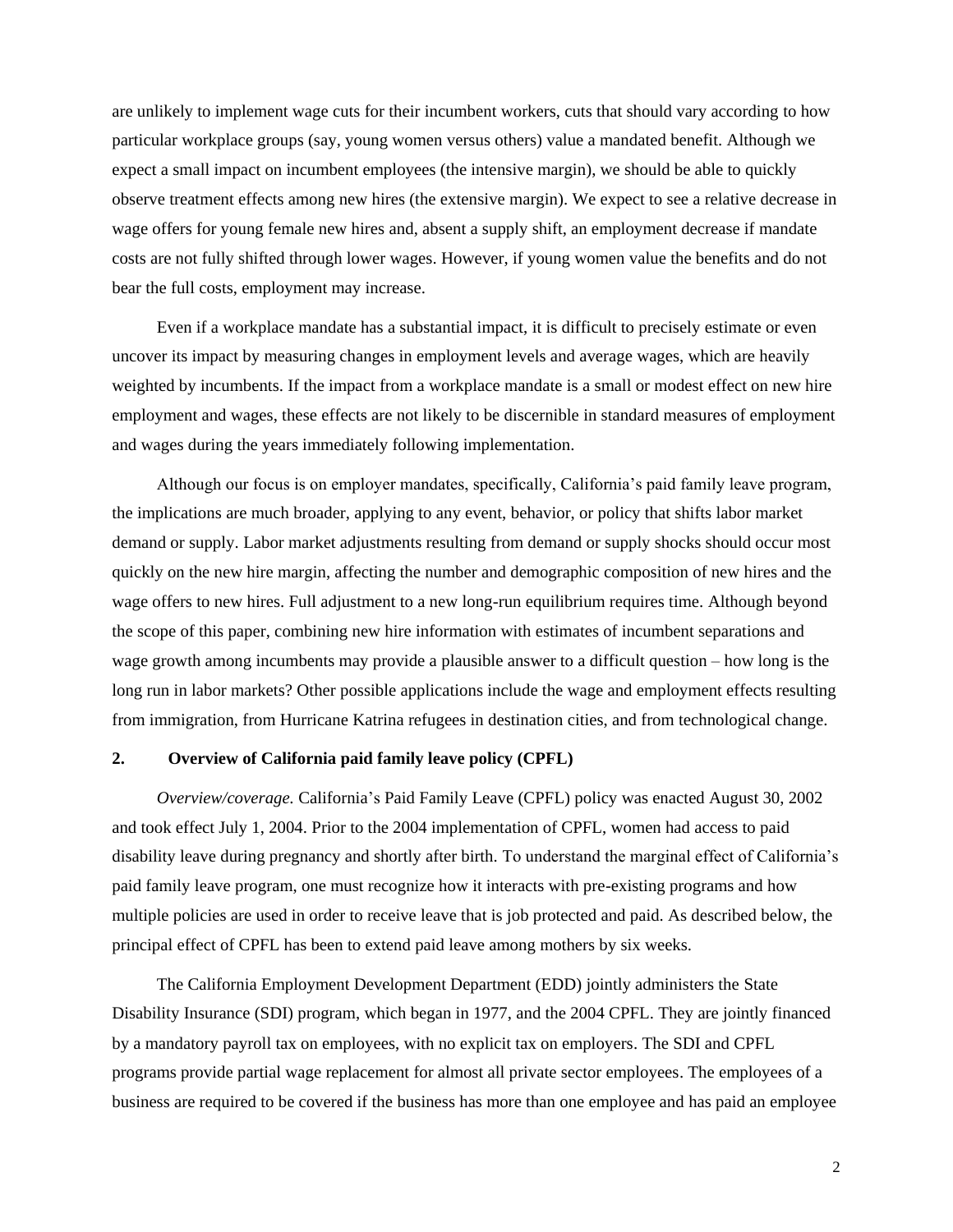at least \$100 in any quarter during a 12 month reference period. Self-employed and state/local workers are not automatically enrolled, although some can elect coverage. No proof of citizenship is required.

*Payroll tax financing*. The SDI/CPFL employee tax rate and cap on total contributions have varied substantially across years in order to maintain funds to pay current benefits. As seen in Table 1, the payroll tax rate varied from 0.6% to 1.2% between 2003 and 2011, while the cap on payments varied from a low of \$500 in 2007 to \$1,120 in 2011.<sup>2</sup> In 2011, the 1.2% employee SDI/CPFL contribution rate combined with a taxable wage ceiling of \$93,316 to produce a maximum annual contribution of \$1,120. The taxable wage base is adjusted, typically annually, to reflect state wage growth.

*SDI wage base and benefit calculation*. SDI, as well as the new CPFL program, provides partial wage replacement, with benefits equal to 55% of workers' wages up to a cap. The SDI benefit period is four weeks before the due date and six weeks postpartum for normal pregnancies, but up to eight weeks in the case of Caesarian births or other difficulties (the latter requiring doctor certification). The benefit amount is calculated using a wage base equal to the highest paid quarter during the 12 month reference period 5 to 17 months before the SDI disability claim (eligibility requires at least \$300 in earnings during the 12 month reference period). Average SDI pregnancy claim benefits in FY 2011 were \$398 per week and the average length of benefits was 10.7 weeks. The 2011 benefit floor was \$50 and ceiling \$987 per week. CPFL uses the same benefit calculation as does SDI.

*CPFL description*. CPFL was created for mothers (or fathers) to bond with their newborns, although it also provides benefits to workers to care for a seriously ill child, spouse, domestic partner, or for a newly adopted child or recently placed foster child.<sup>3</sup> Although California was the first state to provide paid family leave, two others have followed with similarly structured programs.<sup>4</sup> CPFL funds are administered under the SDI umbrella, with employees covered by SDI being eligible for CPFL insurance. Following receipt of six to eight post-partum weeks under SDI, a new mother is eligible for up to six additional weeks of paid family leave using the same benefit formula described above for SDI. In FY 2011, the average CPFL payout was \$488 a week for 5.3 weeks. Approximately two-thirds of women receiving SDI pregnancy benefits transition to CPFL benefits.

*Job protection vs. paid leave.* Although providing partial pay replacement, neither SDI nor CPFL provides job protection. Job protection is provided by state and federal laws guaranteeing unpaid leave.<sup>5</sup>

 $2 \text{ In } 2003$ , prior to CPFL, the payment cap was \$512. This was increased to \$812 in 2004. The cap fell to as low as \$500 in 2007 and then rose sharply following the recession, to a high of \$1,120 in 2011.

<sup>&</sup>lt;sup>3</sup> In FY 2011, 87.3% of CPFL claims were for care of newborns.

<sup>&</sup>lt;sup>4</sup> New Jersey passed PFL in May 2008, began collecting taxes in January 2009, and began disbursements in July 2009. Washington passed a PFL bill in May 2007, planning to begin payouts in 2012. This has been pushed back, with current plans to begin October 2015.

 $<sup>5</sup>$  The 1978 amendments to California's State Fair Employment Practices Act addresses pregnancy discrimination</sup> and offers up to four months unpaid, job-protected leave for pregnancy-related disabilities. Pregnancy disability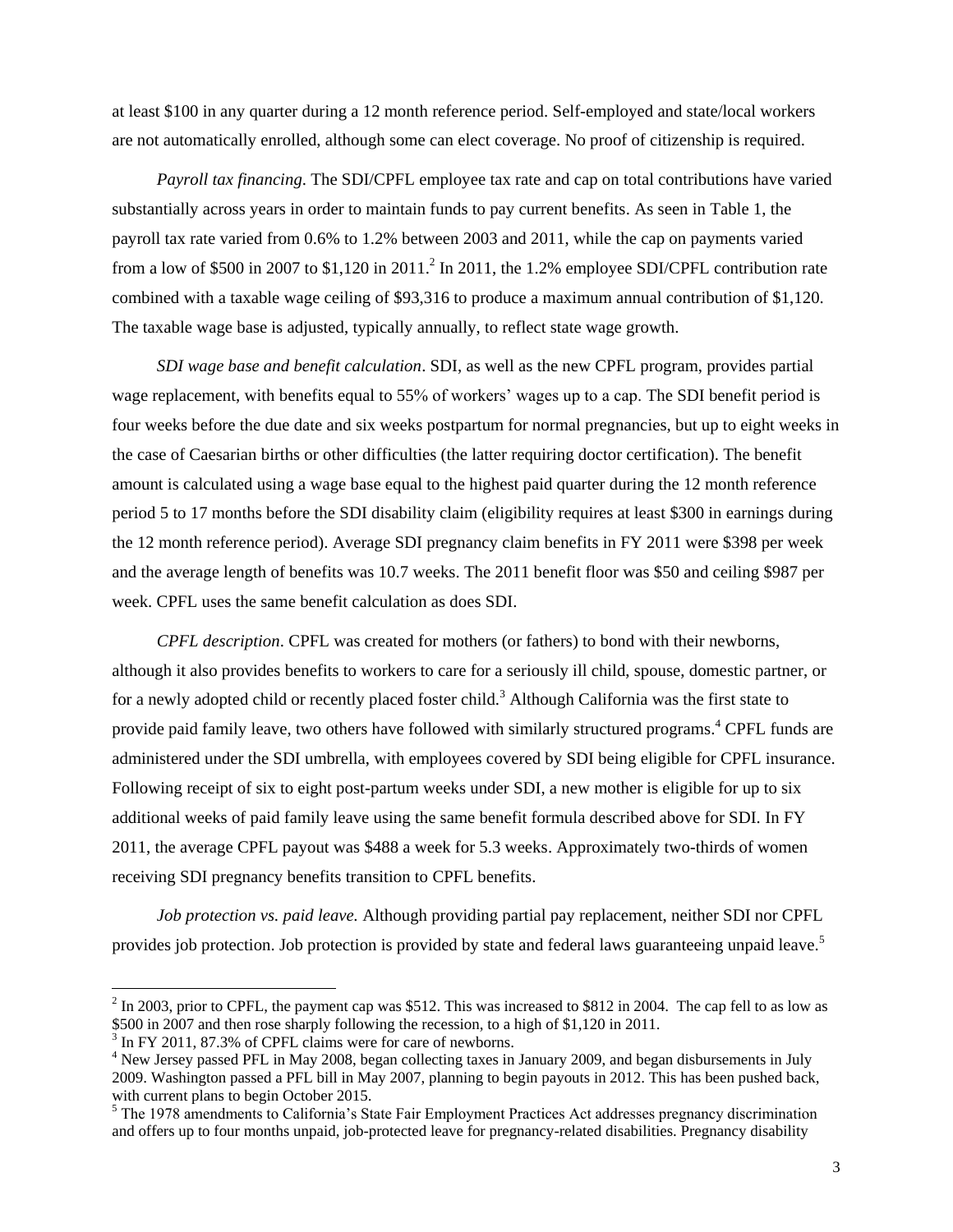Taken together, a combination of the state SDI and CPFL programs plus the federal FMLA provides a "package" of protected leave with partial wage replacement. And of course some employers provide paid maternity leave independent of any legal requirements. The most generous mandated package includes up to 28 weeks of job protection (up to 16 weeks of pregnancy disability covered by the state PDL concurrent with FMLA, plus 12 weeks protection from the CFRA postpartum) and 16-18 weeks of partial wage replacement (4 weeks pregnancy and 6-8 weeks post-partum under SDI, plus 6 weeks from CPFL).<sup>6</sup>

The transition rate from SDI pregnancy benefits to CPFL claims is well below 100%, being 65.5% in FY 2011. This can occur for several reasons. Some women may prefer or feel a financial need to return to work in order to receive full rather than partial pay. One might expect this to be disproportionately from women in low income households who cannot easily bear the reduced income, highly paid workers whose CPFL benefits are well below 55% of their usual pay due to the benefits cap, and workers for whom promotion and earnings growth is highly dependent on a timely return to work. In addition, workers in small companies (fewer than fifty employees) do not receive job protection through the FMLA and thus may risk losing their job with a lengthy maternity leave. Even absent risk of job loss, a new mother may choose to return to her job at a small company if her employer is highly dependent on her contribution. Not only do some mothers choose not to transition from SDI pregnancy benefits to CPFL, a substantial number take-up CPFL without having taken SDI benefits (reasons for this are not clear; in some cases it may reflect company-provided time off during pregnancy and/or postpartum).

In short, the principal effect of California's 2004 Paid Family Leave program was to extend paid maternity leave by six weeks. Although this is a substantive expansion of benefits, the policy did not involve a shift from no mandated paid leave to its current level. Given the incremental nature of the program, identifying CPFL's impact using standard methods and data is likely to prove difficult. Shifting the focus from the policy impact on total wage and employment levels to its impact on new hire wages and employment should provide a more informative approach.

## **3.** *Analysis of employer mandates and its expected effect on wages and employment*

 $\overline{a}$ 

The costs of CPFL are nominally borne by employees through the payroll tax. The costs are attached to all employees, although marginal and average costs per hour are lower for employees with

leave (PDL) specifically stipulates that the pregnancy must be a disability and cause the mother to be unable to work (either full or part time). A doctor's note is required and the duration of the leave is up to the doctor. No benefits are paid and the period of leave ends with the birth of the child. Unpaid leave to care for a child following birth is covered by the California Family Rights Act (CFRA), which went into effect in 1992, which provides 12 weeks of unpaid, job-protected leave for private sector employees who have worked the previous 12 months for at least 1,250 hours. Establishments with fewer than 50 employees within a 75 mile radius of the worksite are exempt. The Family Medical Leave Act (FMLA) was signed into federal law a year later with similar provisions and exclusions. Unlike CFRA however, FMLA can be taken both during pregnancy and after the child's birth.

 $6$  There are additional restrictions for how benefits can be utilized. For example, under some circumstances, the FMLA must be used concurrently during the PDL protected disability.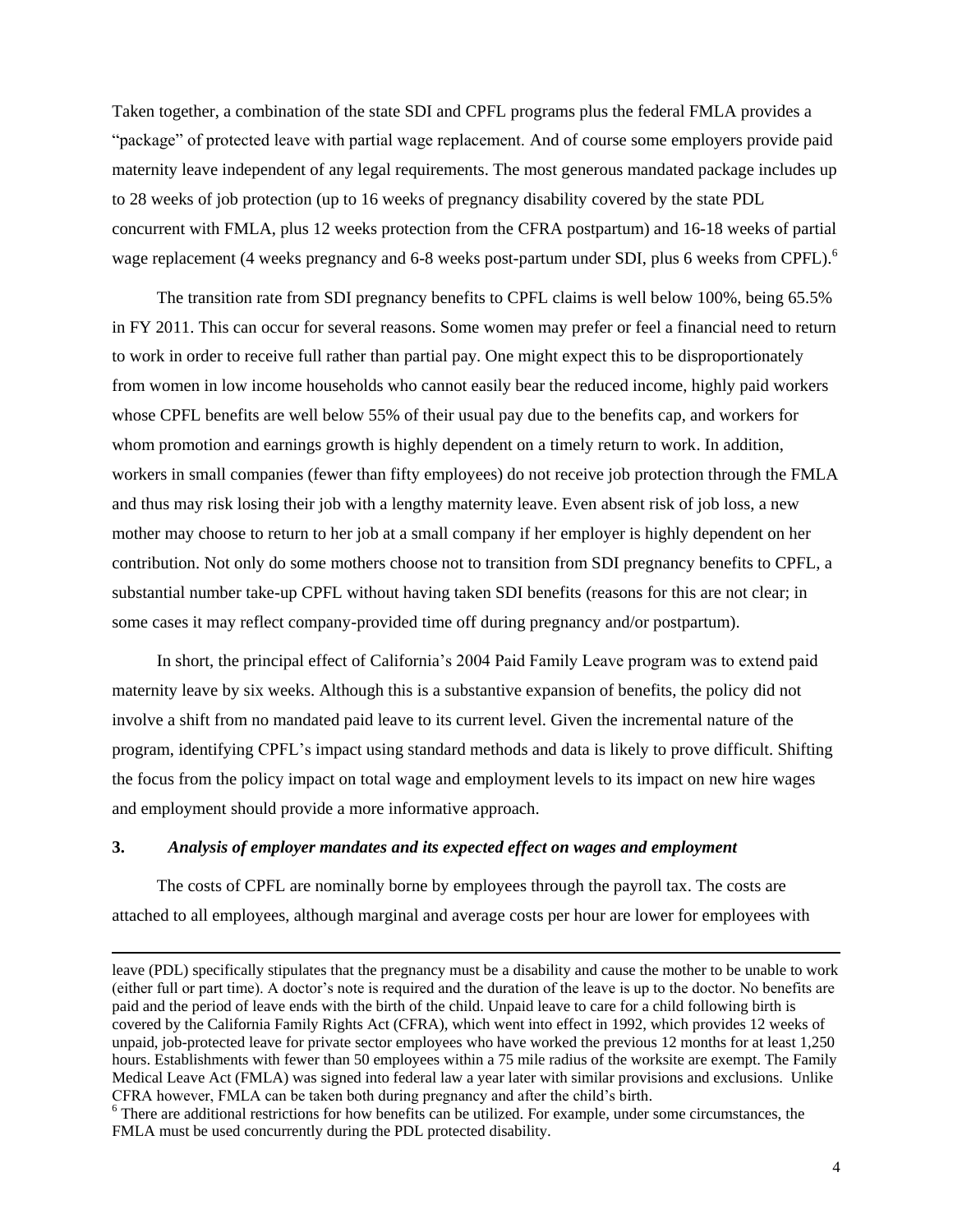earnings above the tax threshold (about \$93 thousand in 2011, an amount likely to be exceeded by relatively few younger workers). The payroll tax costs from CPFL are independent of whether a worker is likely to use and/or values paid family leave. Because the payroll tax is levied at nearly all California establishments, labor supply is highly inelastic (although perhaps more so for men than women), and thus cannot be readily shifted to employers (and/or consumers) for output whose prices are determined nationally or internationally.

Apart from the payroll costs paid by workers, employers face a cost of leave resulting from time off the job among employees taking family leave. Time off among experienced employees reduces output and/or requires added employment by others. An additional cost to employers stems from some degree of uncertainty as to whether a worker on family leave will return. Such uncertainty existed prior to CPFL, but up to six weeks of added leave increases its length. These time-off costs will vary across workplaces. The employer-based costs will attach disproportionately to young female employees, while having far more limited effects on older female and young male employees. Older men will be least affected but, arguably, provide a less attractive control group than do groups similar to young women in either age (young men) or gender (older women) or both (young women in states without PFL).

The expected wage and employment effects resulting from CPFL can be evaluated using the demand and supply "tax incidence" approach (Summers 1989). Effectively, any costs can be thought of as placing a "tax wedge" between labor demand (the total cost to employers) and the labor supply (the net wage to workers). To the extent that labor supply is more inelastic than labor demand, most of the costs are shifted to employees. The payroll costs to employees can be treated as upward labor supply shifts. The "time-off" costs to employers can be represented by a downward shift in demand. And the valuation of such benefits by a group of employees can be treated as an outward supply shift. Such shifts are shown in Figure 1, separately for young women (or of the treated group) and for other (non-treated) workers. All workers have an upward shift of supply due to the payroll tax cost, while those who value the benefit have their supply curve shift outward. Labor demand shifts downward to the extent that there are employer costs (scheduling, etc.).

It is important to note that the CPFL mandate differs from other possible arrangements for workplace mandates. Imagine a paid leave mandate to employers dictating that they directly fund paid leave for their employees, rather than having it paid through a state fund based on a mandatory payroll tax. Or, alternatively, paid family leave might be funded by a state payroll tax that was fully experience rated. In these alternative cases, the cost for an employer differs according to the frequency of use. All else the same, employers would then prefer to hire workers least likely to use paid leave, producing employment and wage differentials due to demand shifts for worker groups with different expected use of leave. CPFL, on the other hand, has a financing cost *that is independent of use* at the firm level, given that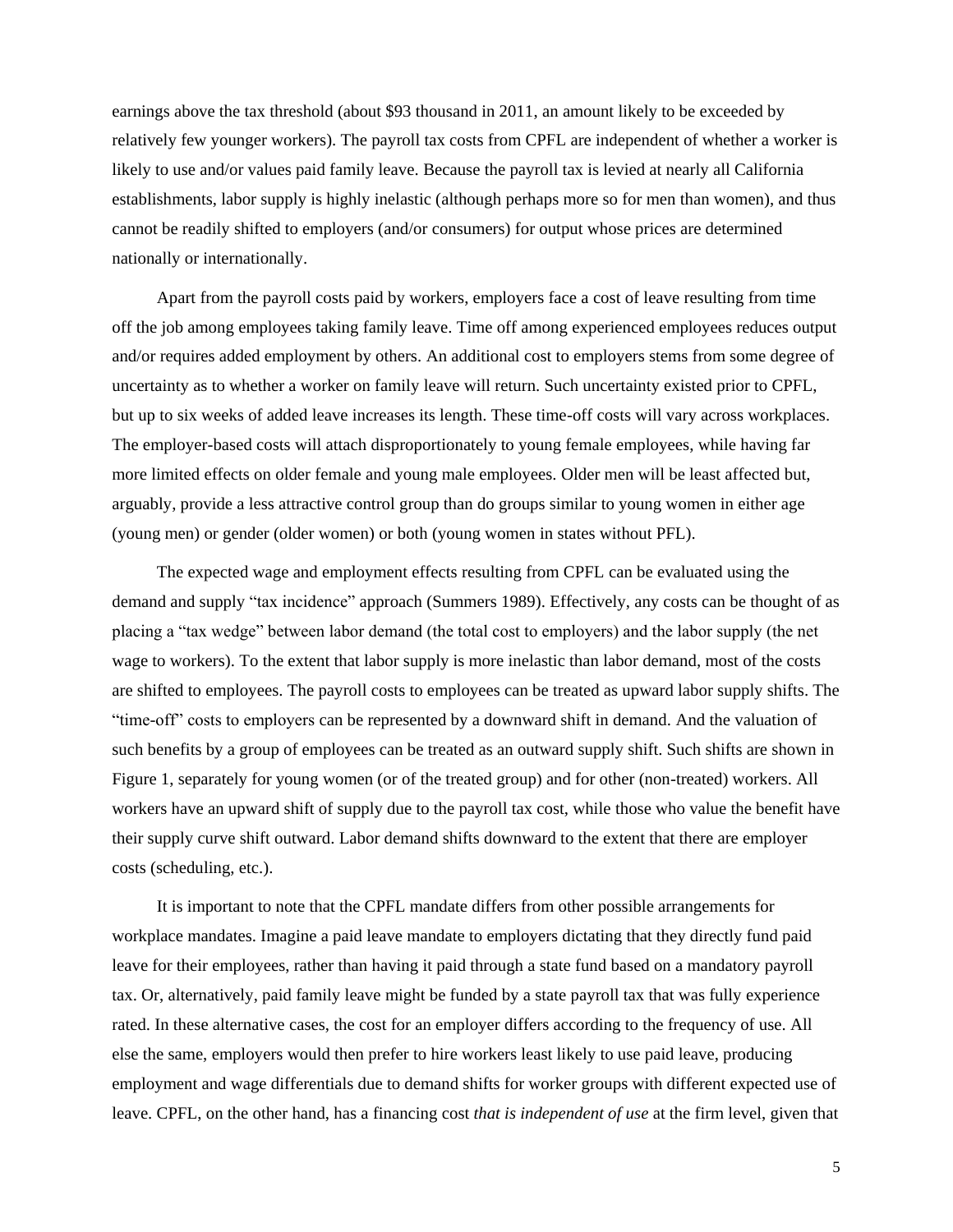payroll taxes are not experience rated, unlike, say, unemployment insurance or employer health insurance, each of which is at least partially experience rated. Ignoring scheduling and productivity costs that might accompany longer leaves, employers have no economic incentive to select employees who are less or more likely to collect paid leave from the state fund.

CPFL can affect employers' choice of employees, but it does so only to the extent that it produces changes in *relative market wages* due to labor supply shifts. Labor supply shifts up for all workers based on the payroll tax, while shifting out for workers based on their valuation of the benefit. Thus, if there existed a unified labor market in which young women and other workers were perfect substitutes, there could be no wage difference between equally productive young women and other workers. No shifting of costs to young women would be possible in a world of a single wage (for similar work). Again, this assumes the only cost of paid family leave is the funding and that young women and other workers are perfect substitutes in the same labor markets. The no wage difference case is an extreme one, but it also informs our expectations about actual labor markets, where young women compete with other workers in many (but far from all) labor markets. In the unified market case, labor supply shifts left for all workers to reflect the payroll tax. If that were the only effect, wages would be a little lower for all workers and employment less, with the incidence between workers and employers based on the relative elasticities of labor demand and supply. Of course labor supply will shift out due to the valuation that some workers place on paid leave, thus mitigating or eliminating negative employment effects and leading to a greater pass-through of the payroll tax to workers through lower wages.

The more realistic and interesting case is where young women compete in somewhat different labor markets than do other workers, in which case cost shifting and wage differentials can result, with lower wages to young women who value the benefit (and thus increase their labor supply) and higher wages for other workers competing in different markets and whose labor supply does not shift out.

With sufficiently rich data, wage and employment changes for treated versus untreated workers should be evident looking at changes in wage and employment levels. Based on theory, the expectation is that as a result of CPFL, relative wages for the treated (younger women) should decrease relative to other workers, while employment is likely to change little or increase, assuming that the costs can be shifted to young women in the form of lower wages and that these employees value PFL benefits.<sup>7</sup> We expect that such results are most likely to be evident by focusing on data on new hires and new hire wages, the margin over which employers can most easily make adjustments.

In assessing the plausibility of the subsequent estimates from our empirical analysis, a question to

 $7$  Throughout the paper we use the term "young women" and the "treated" synonymously, although about a quarter of paid family leave taking for bonding with children is among men (see Table 1). We do not have data on how duration of PFL differs among male and female recipients.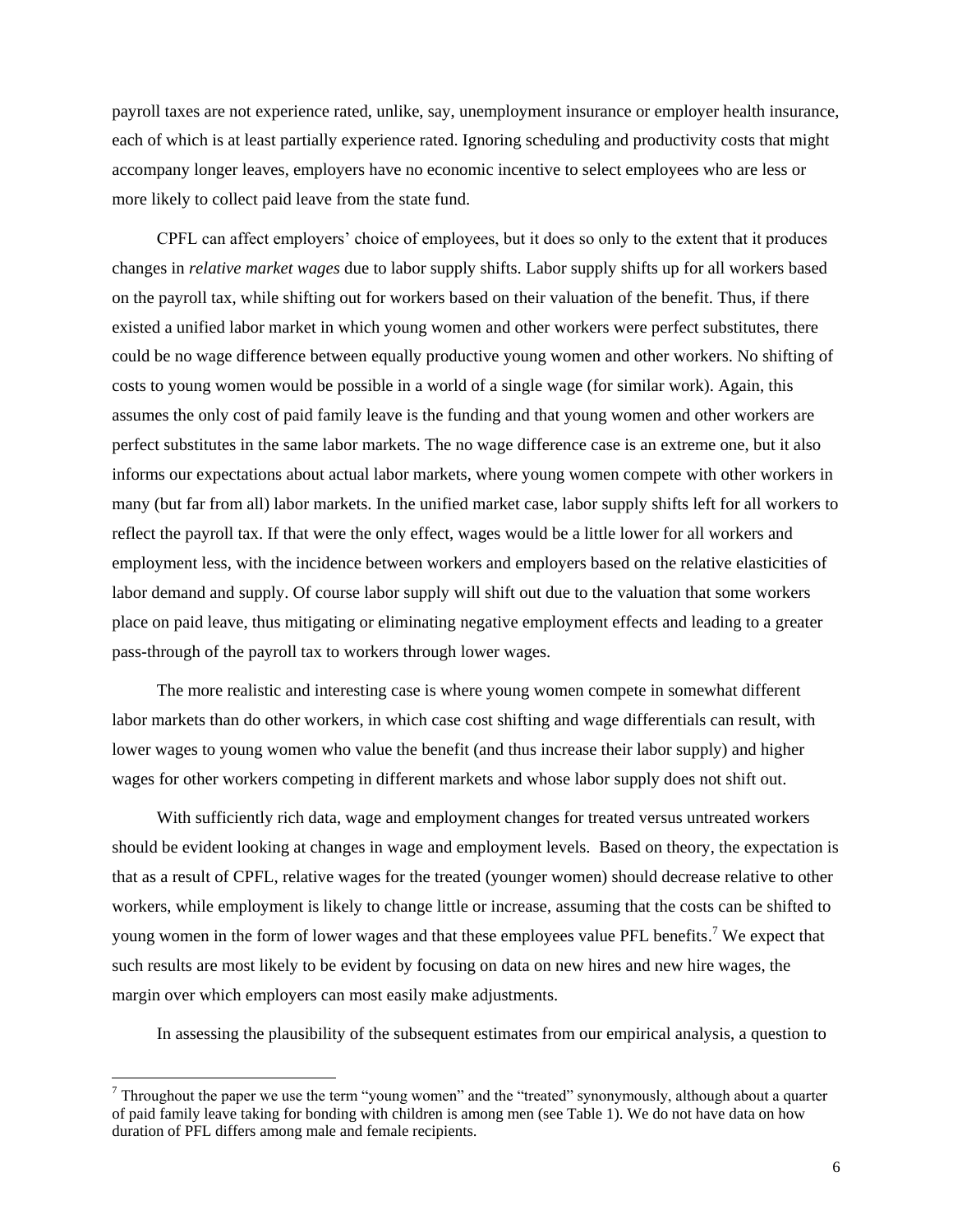ask is what order of magnitude should California's paid family leave program to have on wages. We considered two approaches to calculate back-of-the-envelope guesstimates of the wage impact of CPFL. Both involved asking what are the direct costs of the program, costs which in turn are borne by workers and possibly firms (i.e., owners and consumers). Our initial approach, which we subsequently determined to be problematic, was to make a reasonable guess of the costs based on what informed employers might expect from new hires. The goal was to approximate the present value of future costs due to worker use of paid family leave, which would be determined by the expected frequency and timing of the use of leave, the cost of an average paid leave event, the probability of each worker remaining with the firm (survival), real wage growth (which affects benefit payments), and a time discount rate. If the discount rate is set to equal real wage growth, the calculation reduces to being a function of a new hire's frequency of paid leave usage and the cost of each leave event. These costs can be converted to a percentage of earnings, providing an approximation of the expected wage change if costs are fully shifted to treated workers.

Although we found this exercise useful, we had limited confidence in assumptions regarding worker usage and time with the firm. More to the point, we decided that an alternative approach is simpler and more reliable. California's paid leave is fully funded from payroll taxes collected from employees. We know the payroll tax rates (they vary by year) and revenues collected to fund the system. Hence we have good information on the total direct cost of paid leave across the California labor market and, based on the payroll tax rates, the costs as a percentage of (taxable) earnings. As seen in Table 1, the overall payroll tax rate for the state disability program is about 1.0%, but most of this is used to fund state disability programs in place prior to paid family leave. The increase in the tax rate required to fund CPFL, which is nominally paid by all employees, has been about 0.3%. Thus, we ask the question: To what extent would wages have to change in order that all the payroll tax costs of CPFL are borne by those most likely to use the program? To approximate this value, we ask to what extent nominal wages would need to decrease for young women and to increase for others in order to fully shift the payroll tax burden.

How large might wage changes be if all costs were shifted to "young women" (as previously discussed, full shifting requires that young women and other workers are not perfect substitutes in the same markets)? This is the case where we should see the maximum wage difference between young women and other workers. Each worker pays a percent (about 0.3%) of their earnings up to a cap. Thus a convenient way to calculate the amount that must be shifted from "other" workers to "young women" is to first approximate the share each group has of taxable payroll. For example, assume that young women account for 20% of total taxable payroll and other workers account for 80%. The total payroll cost across a workforce then would be:

$$
C = tY = P_f(tY) + (1-P_f)(tY),
$$

where C is the total payroll cost tax for a workforce, Y is total taxable earnings for the workforce, t is the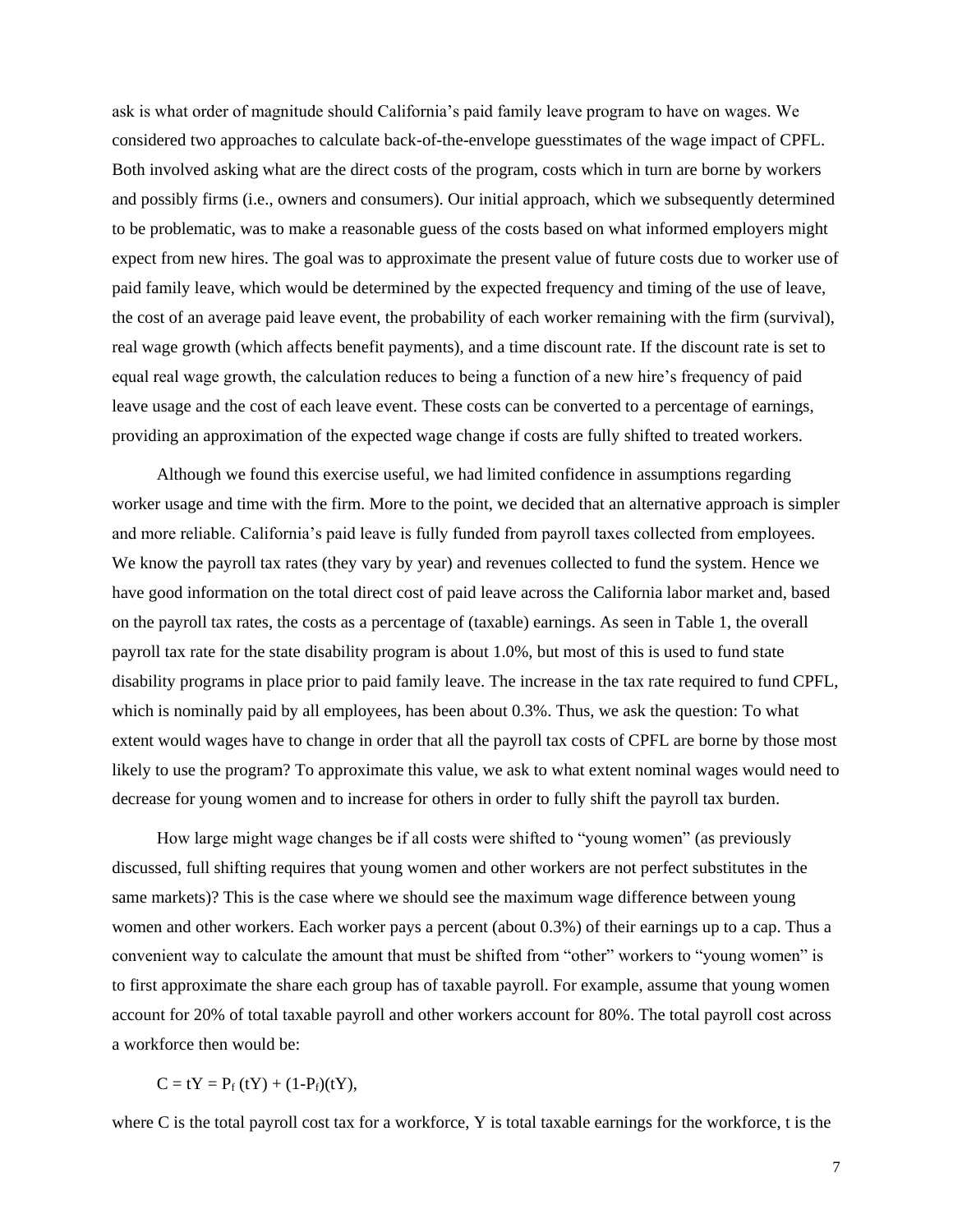administrative payroll tax rate, and  $P_f$  and  $(1-P_f)$  are the shares of taxable payroll for young women and others, respectively, in this example assumed to be 20% and 80%. Solving for the effective "tax "  $t_f$  – the percentage relative earnings reduction required to load all of C onto young women – reduces to the simple formula:

$$
t_f = t/P_f \; , \qquad
$$

 $\overline{a}$ 

where  $t =$  is the statutory tax rate and  $P_f$  is the share of taxable earnings among young women. Assuming that  $t = 0.3$  and  $P_f$  is 0.20, the effective tax rate for young women is 1.5%. This is made up of two parts, the 0.3% payroll tax plus a 1.2% reduction in wages. The effective tax rate for other workers is zero (full shifting) which means their wage increases by up to  $0.3\%$  to fully offset the payroll tax.<sup>8</sup> With full shifting, the relative wage differential between young women and others in the (California) labor market would be equal to  $t_f$  or 1.2% (young women's wages fall 0.9% and others' wages rise 0.3%). Were one comparing young women in California relative to young women (or others) outside of California, the differential would be 0.9% rather than 1.2% since the comparison group is no levied the payroll tax (hence no offsetting 0.3% wage rise).

Note that changes in the treatment group's share of taxed payroll produces modest changes in the expected wage differentials produced by full cost shifting. Above we assumed young women's share of taxable earnings was 20%, which produces a relative wage effect of young women to other workers of 1.5%. With a higher young women's share, a smaller wage gap is needed to fully shift costs from a now larger share of "other" workers to a smaller number of young female workers. If we assume that young women's payroll share was 25%, for example, the relative wage effect is  $t_f = t/P_f = 0.3/0.25 = 1.2$ %. If the share was 15%, the relative wage effect from full shifting would be  $t_f = t/P_f = 0.3/0.15 = 2.0\%$ .

Using CPS data for California in the two years prior to CPFL, we can calculate the share of taxable payroll among young women, the treatment group in our subsequent analysis. We obtain an estimate of 21.5%. Thus, the implied relative wage effect from full shifting would be  $t/P_f = 0.3/0.215 = 1.4\%$ . Such "back-of-the-envelope" estimates are imprecise, but they do offer a rough idea of the magnitude of wage effects that might result from CPFL. The suggestion that wage effects should be small, on the order of, say, 1.5% even with full shifting. To the extent that young women and other workers compete in the same labor markets and/or that the young women/other worker comparisons do not align with those who value

 $8$  The "up to" 0.3% is reflects the fact that high earners will have some of the earnings not taxed, lowering the average rate across all earnings. For young women, few would have annual earnings above the cap, making the implied change in their wage to accomplish full shifting quite precise.

<sup>&</sup>lt;sup>9</sup> Using CPS data, we have the ability to exclude each individual's earnings above the taxable cap from the denominator in calculating young women's share of taxable payroll. Absent the exclusion, the estimated share of young women's earnings to *total* payroll is 12.1%, as compared to 21.5% of *taxable* payroll. Using our QWI administrative earnings data, we obtain an estimated 10.9% share of young women's earnings to total payroll, similar to the CPS estimate.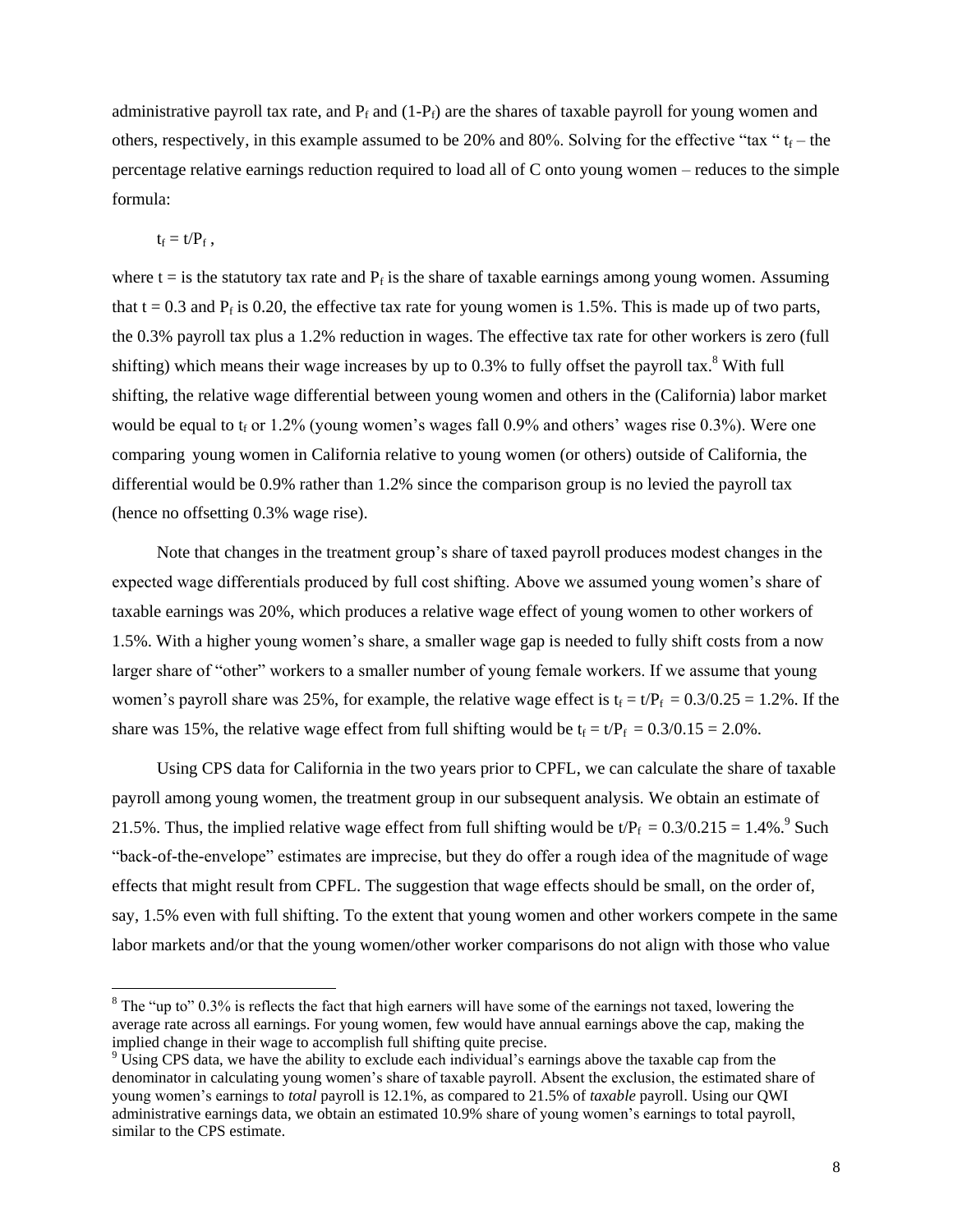and do not value paid leave benefits, then the full shifting assumption provides an upper bound. Working in the other direction would result if there are nontrivial costs to firms associated with any extra leave taking that results from PFL. Causal wage effects of less than, say, 1.5% are unfortunately difficult to reliably observe with standard data sets, in particular if we are looking at wage levels or using data sets based on relatively small samples, as is the case with CPS analysis of CPFL. Although our data are far from perfect, the ability to observe administrative earnings data for new hires by gender, age group, county, and quarter makes it at least possible that reliable estimates can emerge. That many of our wage estimates for young women are close to what we might expect to see (around 1.5%) enhances confidence in the credibility of our estimate.

Much of the above discussion has focused on the expected wage effects of CPFL. The prediction regarding the hiring of young women is ambiguous. It is fair to assume that a substantial number of young female workers value the availability of paid family leave, along with some workers other than young women, thus partially, fully, or more than fully offsetting the leftward labor supply shift due to the payroll tax. Labor demand will shift down due to any scheduling or productivity costs associated with increased leave taking. Thus, employment and hiring of young women may decrease, increase, or be unaffected as a result of CPFL. Although we cannot predict sign, the magnitude of any employment effects should be small. Estimates of large employment effects would not be credible.

#### **4.** *Data description: The Quarterly Workforce Indicators*

The employment flow variables at the heart of our analysis are obtained from the Quarterly Workforce Indicators (QWI) database. The QWI is publicly available and is derived from the Local Employment Dynamics (LED) data program, which in turn is built on the confidential Longitudinal Employer-Household Dynamics (LEHD) program. The LEHD is based on state unemployment insurance data and contains individual level quarterly earnings data that matches workers to firms. Crucially for our analysis, the LEHD identifies when a worker begins at a new firm as well as their earnings. The data rely on state participation and while all states have now signed on to participate, eight have not shared data prior to 2000.<sup>10</sup> The QWI provides employment and earnings measures at the state, metropolitan statistical area (MSA), and county levels. Based on individual level LEHD data, these measures are aggregated into narrowly-defined demographic categories including age, sex, ethnicity, race and education within the geographic area. The data cover 98% of all private, non-agriculture employment in the states for which data are available. $<sup>11</sup>$ </sup>

 $10$  Data for California is available starting in 1991. In the analysis that follows, five states are excluded from analyses including "all" states. Massachusetts provided no data during our period of analysis. Data for Arkansas, Arizona, New Hampshire, and Mississippi were provided for some but not all quarters.

 $11$  For a full description of the QWI and its production, see Abowd et al. (2008).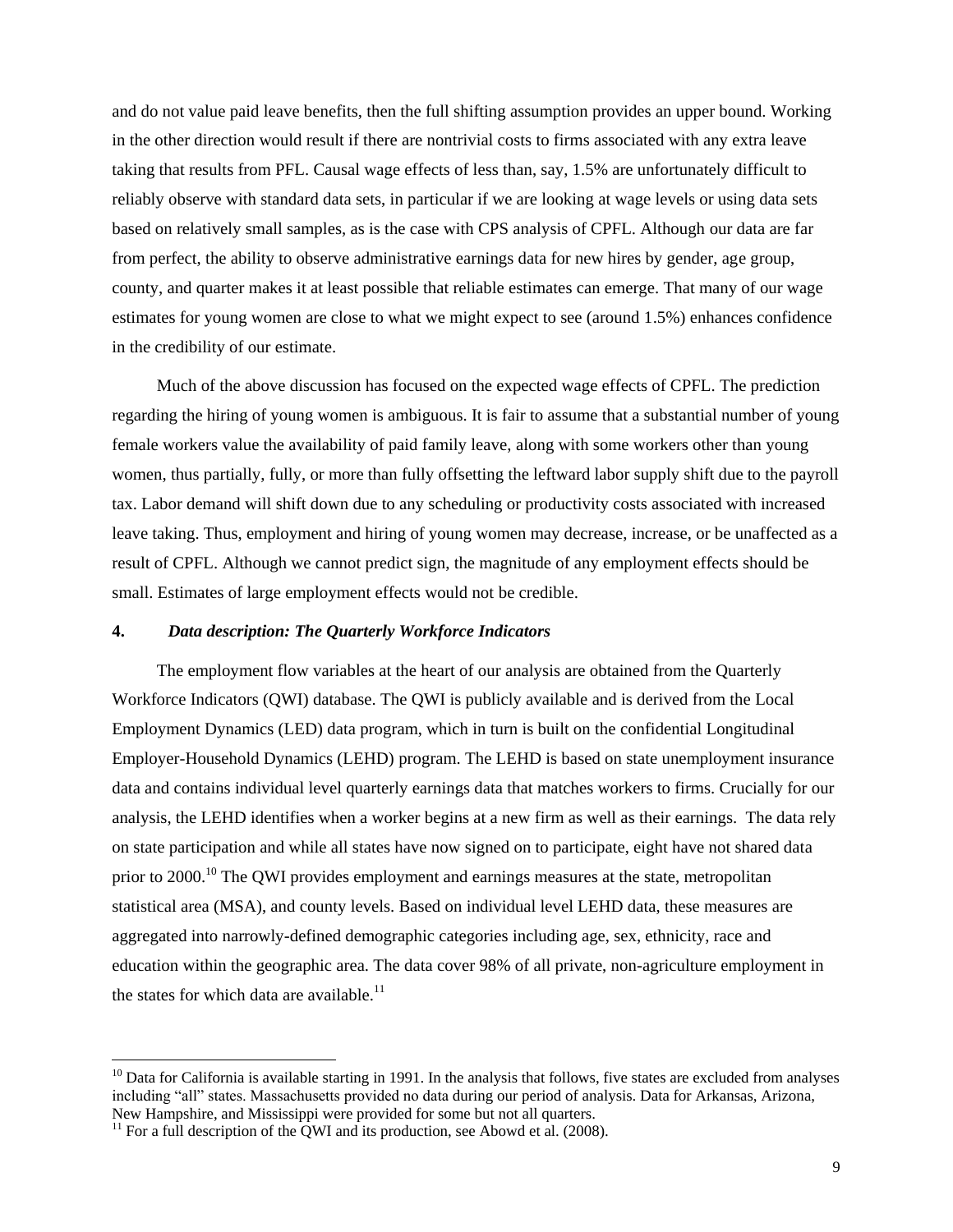Given the incremental nature of California's policy, there is no expectation that wage and employment changes should be substantial. Hence, standard sources such as CPS household data are unlikely to reliably identify wage and employment effects of CPFL (see Rossin-Slater et al. 2013; Schroeder 2011). Careful analysis of the QWI data, however, may enable us to reliably reveal small or modest effects from the policy.

In the analysis that follows, we examine the average number of new hires and the average monthly earnings for these new hires within tightly defined sex-age groupings.<sup>12</sup> All data are observed quarterly. In results shown, we use data for 2002:3 through 2004:2 as the pre-CPFL period and 2004:3 through 2006:2 as the post-treatment period. Thus we have the same number and composition of quarters before and after implementation of the law in July 2004. Examination of the data suggested no apparent effect of the policy between its passage and eventual implementation in July 2004.<sup>13</sup> We were reluctant to reach back to earlier years because the "tech bubble" had substantial effects through 2001, in particular on the earnings and employment of young men in California, with relatively smaller effects on young women and those outside California.<sup>14</sup>

The unit of analysis is at the demographic-region-quarter level where demographic groups are defined by sex-age group categories and "region" is at the state or county level. These data allow us to measure average monthly earnings of new employees for the first full quarter in which they are employed. We are able to distinguish all new hires from all new "stable" hires, where a stable hire is defined as an employee who works for at least three consecutive quarters at the firm where they were hired.<sup>15</sup> Our analysis includes employment and earnings data only for stable hires. Among other things, the focus on stable hires avoids our measuring the hiring of temporary replacement workers at non-representative wages.

The narrowly defined demographic and geographic groupings over time in the QWI are ideally suited to help identify treatment effects from California's paid family leave policy. If CPFL affects employment and earnings, then we expect this to be most evident in relative new hire employment and

<sup>&</sup>lt;sup>12</sup> The age groupings identified in the QWI are 14-18, 19-21, 22-24, 25-34, 35-44, 45-54, 55-64 and 65-99. We do not use QWI cells by education or race since many cell sizes would be tiny and suppressed. Education and race change little over our four year period, while state and county fixed effects account for cross-sectional differences. <sup>13</sup> This is hardly surprising. As shown in Appelbaum and Milkman ((2011), even well after passage of the law, Californian's had a very low recognition of the law's existence and content. Recognition has grown over time, particularly among those most likely to use it.

<sup>&</sup>lt;sup>14</sup> Having said this, our basic results are relatively insensitive to extensions in the treatment and control periods or to omitting data for the quarters immediately before and after implementation.

<sup>&</sup>lt;sup>15</sup> QWI data are reported with a lag in order that stable hires can be identified retrospectively. In the most narrowly defined groupings, the QWI suppresses data in order to maintain confidentiality. State level data are never suppressed for the sex-age categories. Suppressed county level sex-age data cells are simply dropped. A natural use of the QWI is to use it to estimate employment and earnings levels ("stocks") as well as new hire flows. Levels data are inappropriate for this analysis, however, since a quarterly payroll can include both women going on leave and replacement workers who may be added.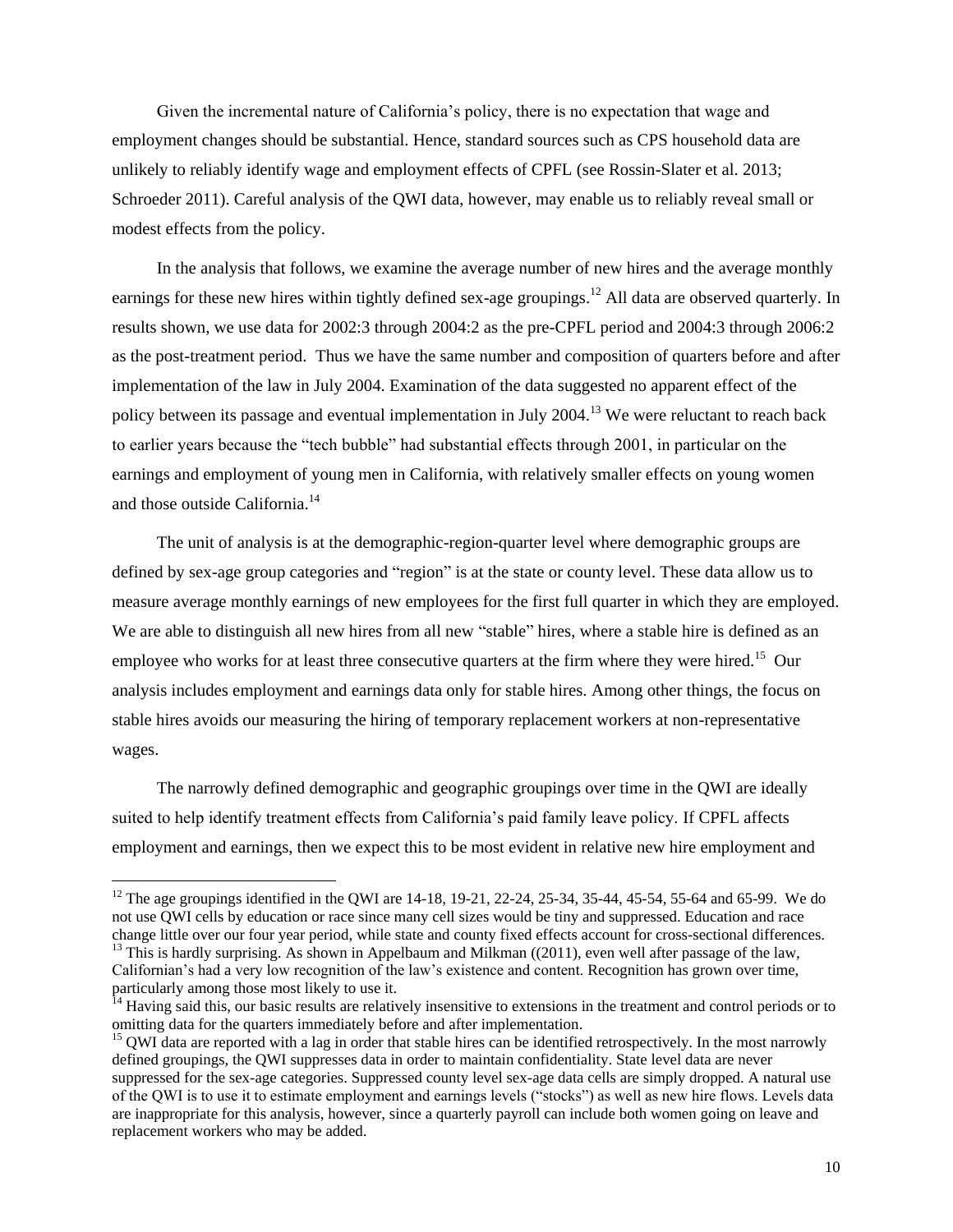new hire earnings among young women in California. The QWI panel allows us to examine changes that occurred following CPFL among young female treatment groups in California, as compared to changes for other demographic groups within California, as well as compared to young women and other demographic groups outside California.

In order to provide some feel for the QWI data, Table 2 shows average new hire monthly earnings and employment for four demographic groups, young (ages 19-34) women and men and older (ages 35+) women and men, in California, in the four states that have paid SDI (state disability insurance) for pregnancy, and in all states other than California and the five states without complete QWI data during these years (Arkansas, Arizona, Massachusetts, New Hampshire, and Mississippi). We show average earnings for new hires and the number of new hires for the eight quarters before and eight quarters after the July 1, 2004 implementation of CPFL, plus the changes in log earnings and the log of new hires.

Focusing first on the change in log earnings among new hires, we see that both in California and in other states, new hire earnings among young women grew slightly more slowly than for other groups. For example, in California, the increase in earnings was 9 percent, as compared to 10 percent for young men and 11 percent for older women and men.<sup>16</sup> New stable hires among young women in California increased by 9 percent between the two periods, as compared to 7 percent for young men and 6 percent for older women and men. Our statistical analysis will compare changes in young women's new hire earnings and employment following CPFL, as compared to those for young men and older women in California, and compared to young women outside California. The results of our subsequent analysis, which indicate slightly lower earnings and higher employment for young women due to CPFL, can be gleaned to a rather limited degree from the information in Table 2.

#### **5.** *Method of analysis*

 $\overline{a}$ 

As implied by the summary statistics in Table 2, there are three major sources of variation that are exploited to identify the impact of CPFL on new hires and new hire earnings – time, demographic, and location. We begin by setting up a simple difference-in-differences (DD) model that uses only the demographic variation within California over time to identify the impact on hires and wages. Then we progress to a model that includes data from other states, thus utilizing geographic variation over time to identify estimated treatment effects, but focusing on a comparison group of young women outside of California.

 $16$  Earnings are in nominal dollars; inflation is accounted for in regressions using quarter fixed effects. In the paper we refer to the change in the log of mean earnings as the percentage change. It measures a percentage change in earnings with an intermediate base in the denominator and has the advantage of being invariant to the base. Of course, the difference in the log of mean earnings is not the same as the difference in the means of log earnings.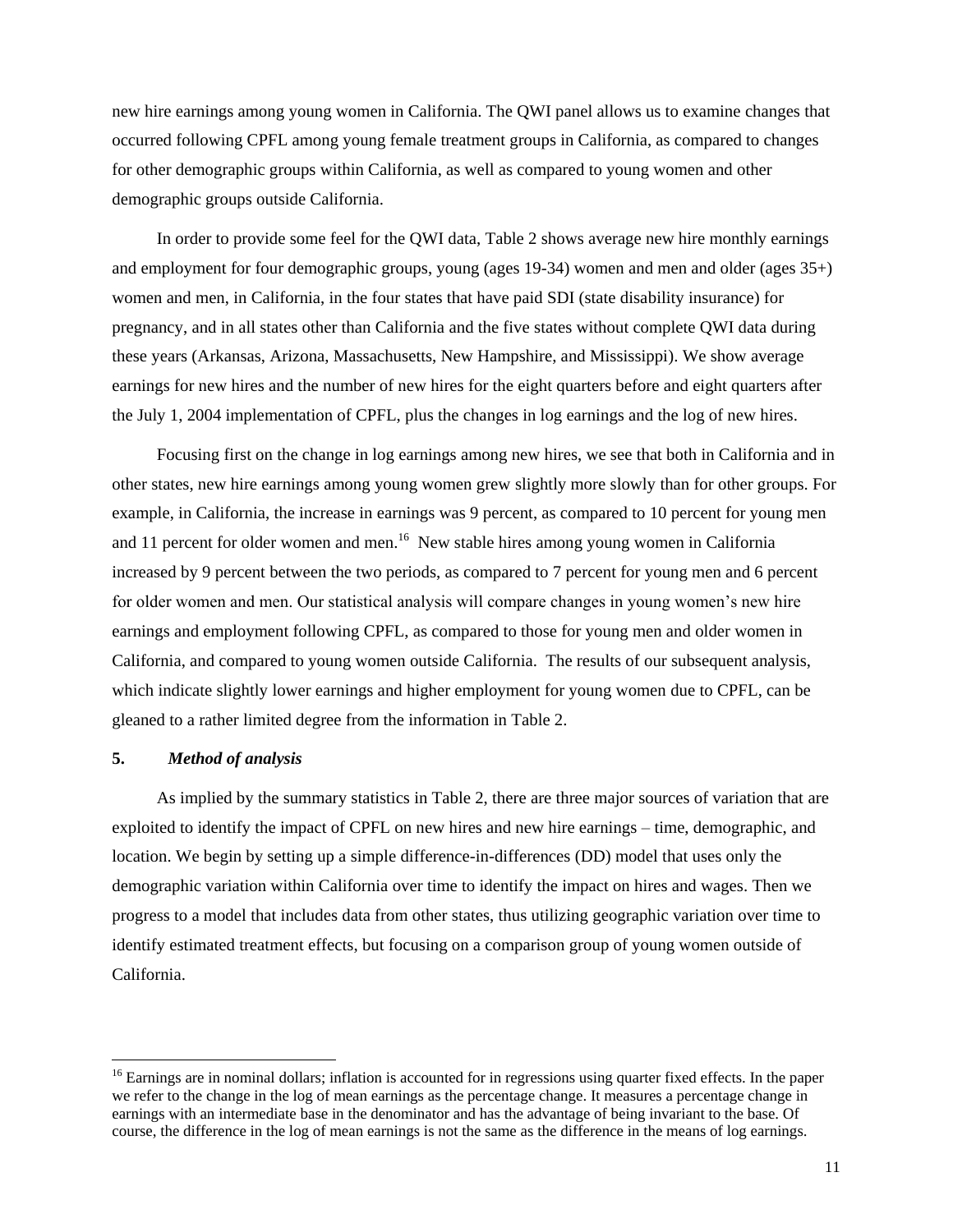Consider first the following simple econometric specification, which will serve as a basis for our analysis of the labor market impacts of the CPFL within California.

$$
\ln(Y_{dql}) = \beta_T \left( Post_q \times Young\_Fem_d \right) + \delta_d + \gamma_q + \alpha_l + \epsilon_{dql} \tag{1}
$$

In this specification only data from California is used. The unit of observation is at the demographic-quarter level with  $Y_{dal}$  representing either total new hires or the average monthly earnings of those new hires in a given demographic group  $(d)$ , in a given quarter  $(q)$ , and in a given location  $(l)$ , first being estimated with state-level data and subsequently with county level observations (and county fixed effect). The key coefficient of interest is  $\beta<sub>T</sub>$ , which measures the impact on young-female new hires or earnings following implementation of CPFL. The variable *Post* is an indicator variable equal to one for all observations in or after the third quarter of 2004, after CPFL went into effect.<sup>17</sup> The variable *Young Fem* is an indicator variable equal to one for the 19-21, 22-24 and 25-34 categories.<sup>18</sup> The variables  $\delta_d$  and  $\gamma_q$  represent full sets of demographic group and quarter indicator variables in order to control for time invariant differences between demographic groups as well as shocks that may have hit all demographic groups in a given quarter. In addition to a state-level analysis that does not differentiate location within California, we also include estimates we also estimate a model adding greater variation to the data using as the observation unit California counties by quarter rather than state by quarter (this specification includes county fixed effects).

Equation 2 presents a DD model that expands the data to include other states, but restricts the comparison group and sample to observations for young women. <sup>19</sup> Including other states or counties from other states allows us to directly compare changes to hiring and wage offers for young women in California with young women in other states not impacted by CPFL.

$$
\ln(Y_{ql}) = \beta_T (Post_q \times CA) + \gamma_q + \alpha_l + \epsilon_{ql} \tag{2}
$$

In equation (2), the treatment effect estimate  $\beta_T$  represents log differences in new hires and new hire earnings for young women in California following CPFL as compared to outcomes for young women in those four SDI states with paid pregnancy but not paid family leave benefits, conditioned on fixed effects for quarter *q* and either location *l*. Equation (3) is estimated both using both the state and county

 $17$  In preliminary analysis, we failed to find a separate passage effect.

<sup>&</sup>lt;sup>18</sup> These are the age groupings that are most likely to be impacted by the CPFL. Birth per 1,000 women in 2004 were 20.1 for 15-17 year olds; 66.2, 96.3, 110.5, and 97.7 for age groups 18-19, 20-24, 25-29, 30-34 (close to our ages 19-34 treatment group); and 46.5 and 10.1 for women 35-39 and 40-44 (Martin et al. 2011, Table 4). We initially provide estimates based on a combined *Young\_Fem* group of women ages 19-34, but we can also provide separate estimates for the three "treated" age groups identified in the QWI, ages 19-21, 22-24, and 25-34.  $19$ <sup>19</sup> We provide estimates based both on use of all other states as controls and just the four SDI states (Hawaii, New

Jersey, New York, and Rhode Island) whose disability programs provide partial wage replacement benefits for pregnancy, but not paid family leave, as was the case in California prior to implementation of PFL in 2004.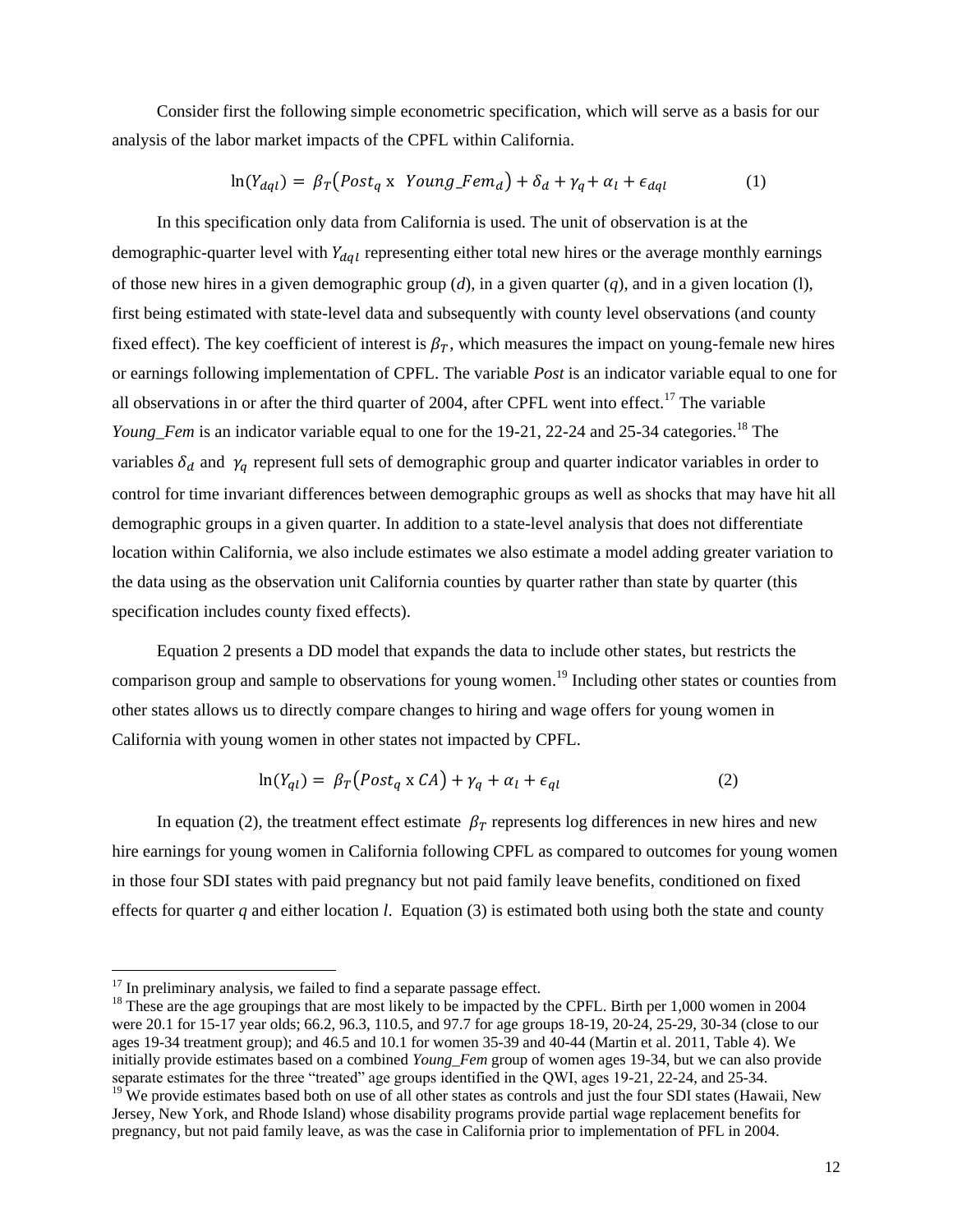as the unit of observation, the latter substituting county for state fixed effects and providing a comparison of California counties with counties in the four SDI states.

A preferable alternative to equation (2) is to extract the same estimated treatment effect from a more general triple-diff model that includes all counties across California and the four SDI states, and all demographic groups, but still identifies  $\beta_T$  off the comparison of employment and wage changes for young women in California compared to young women in other states. It takes the form

$$
\ln(Y_{dql}) = \beta_T \left( \text{Post}_q \times \text{CA}_s \times \text{Young\_Female}_d \right) + \delta_{dl} + \gamma_{ql} + \alpha_{dq} + \epsilon_{dql},\tag{3}
$$

where the variables  $\delta_{dl}$ ,  $\gamma_{ql}$  and  $\alpha_{dal}$  represent full sets of county-demographic group, county-quarter and demographic group-quarter indicator variables in order to control for time invariant differences between county-demographic groups as well as shocks to demographic groups and counties that occur in a given quarter.

The inclusion of these large sets of indicator variables effectively controls for many of the worker differences that vary across demographic groups, counties, and years. Consider education, a crucial determinant of new hire earnings. If young women in California have different levels of education than other demographic- county combinations these differences will be picked up by  $\delta_{dl}$  as long as they are time invariant over this period. Furthermore, if county education levels or demographic group education levels are changing over time these changes will be picked up by  $\gamma_{ql}$  and  $\alpha_{dq}$  respectively.

County rather than state level results naturally provide greater variation to the outcome variables of interest than will the state and are likely to provide more precise estimates. There are two (minor) disadvantages of the county-level data. First, these models become large given the substantial number of interaction variables that are required in fixed effects models. Second, county-level data provide somewhat greater noise than do state data. Indeed, the QWI does not report data for very small data cells in order to insure confidentiality (this involves a tiny proportion of total county-by-demographic observations). Note that all of our analyses weights observations by the number of new hires for which the observed employment or earnings is measured. This has the effect of blowing up the sample to be representative of the full population of new hires and gives the lowest weight to observations likely to be most noisy.

# **6.** *Estimates of CPFL treatment effects on new hire earnings and employment*

Tables 3-5 provide estimates of the "treatment" effects of the California PFL on the earnings and employment of young (ages 19-34) female new hires. Table 3 provides a simple comparison within California in the quarters prior to and following implementation of CPFL. The left side of the table compares earnings and employment for young women compared to young men, while the right-side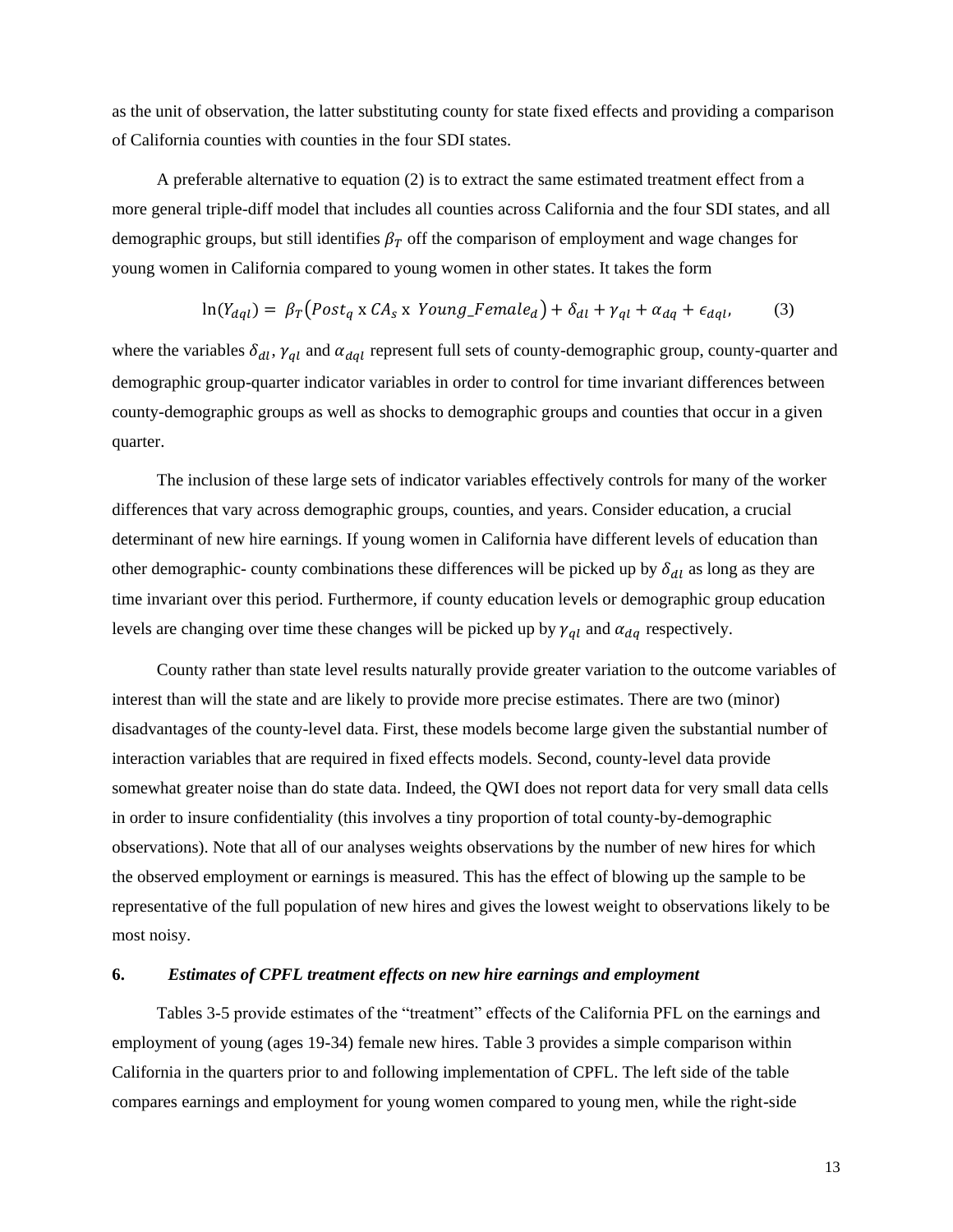compares young women to older women. Using state-level observations, two specifications are shown, one absent fixed effects (to which we attach little weight) and one with fixed effects for quarter and detailed age groups and race. Columns (3) and (5) show the fixed effects model using county observations. Not surprisingly, the combination of modest causal effects from CPFL combined with a relatively small number of observations leads to generally insignificant coefficients in the state-level analyses. Most estimates using county-level observations are significant (standard errors are clustered).

The within-California comparison indicates that, as expected, CPFL leads to lower wage offers to young female new hires, on the order of about 1 percent as compared to young men and 2 percent compared to older women. There is no evidence of decreased hiring of young women. The estimates consistently show higher rates of hiring of about 2 percent relative to young men and 1-2 percent compared to older women. Taken together, the results indicate that paid family leave is valued by young women, leading to an increase in labor supply that allows the shifting of CPFL costs to young women and an increase employment offers. Because nominal payroll taxes are borne by men and older women as well as young women, we cannot rule out that such results using the within-California comparison, the estimated wage effects reflects not only decreases in wages for young women, but also (slightly) higher wages to workers in the comparison groups due to the payroll tax and decreased labor supply.

In Table 4, CPFL wage and employment effects are estimated through a comparison of treated young women in California compared to young women in the four SDI states that, like California, have paid disability benefits for pregnancy but did not implement additional paid family leave as did California in 2004. This comparison promises to measure the wage and employment effects resulting from CPFL's addition of six paid weeks of family leave on top of existing paid disability benefits.

The Table 4 results using the SDI comparison states are qualitatively similar to those seen in Table 3 using the within California comparison. Focusing on the estimate using county-level observations, new hire earnings among young women in California following CPFL fall by just under 1 percent relative to young female new hire earnings in the four SDI states. New hire flows of young women is estimated to increase by about 2 percent. While suggestive and consistent with expectations, none of the coefficient estimates in Table 4 are statistically significant at standard levels.

In Table 5, we move from the simple double-diff estimates presented above to our preferred triplediff comparison across states, demographic group, and time (before and after treatment) using county by quarter by demographic group observations. Using the SDI states as the control markets, we compare new hire earnings and employment young women in California as compared to young women in the SDI states. We get a pattern of results similar to those shown previously, albeit with more precision (statistical significance) and of somewhat larger magnitude. Relative to SDI state young women, earnings for young California women fall by about 2 percent and new hire employment rises by 1.5 percent.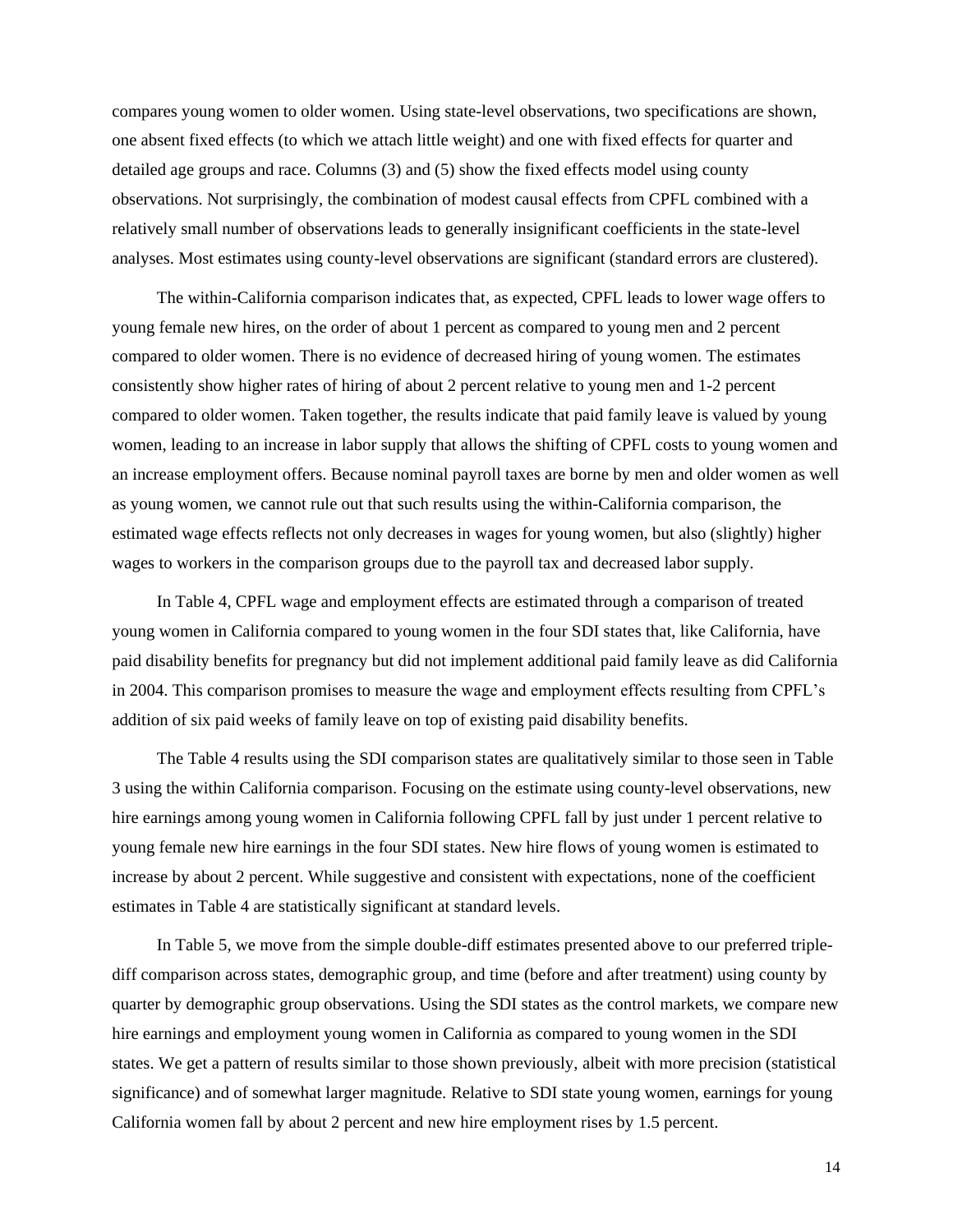## **8.** *Placebo tests and the plausibility of earnings and employment estimates*

Although estimates shown in Table 5 are from our preferred specification, a wage impact of minus 2 percent, while plausible, is larger than we would expect. Recall that we earlier showed that full shifting of the direct costs of the program to young women would produce a within-California young female wage penalty of 1.5 percent relative to other workers in California, implying a 1.2 percent penalty relative to young women (and others) outside of California (who do not face the 0.3 percent payroll tax cost). These guesstimates assumed full shifting, which cannot occur quickly for an entire workforce, but can show up quickly in wages among new hires. Full shifting coupled with employer expectations that increased leave taking imposes operating costs could push the wage gap from 1.2 to about 2 percent, but we are skeptical.

As a robustness check on our results, we replicate our triple-diff model from column 2 in Table 5 (with fixed effects for quarter, demographic group, and county, but not their interaction as in column 3) , but this time replace California data with equivalent data from nine relatively large states, one state at a time, each being compared to outcomes in the same four SDI control group states. These nine estimates, shown in Table 6 for new hire earnings, provide placebo policy tests that allow us to access the reliability of our California estimates. Small and insignificant estimates for all or at least most of the placebo policies would provide a valuable falsification test, supporting the reliability of our earlier methods and results.

As seen in Table 6, only one of the nine placebo policies yield a significant earnings estimate. That said, eight of the nine estimates are negative, with an unweighted average across the nine coefficients being -0.008, close to minus 1 percent. One state, Texas, has a -0.022 estimate that is marginally significant and similar in magnitude to the California estimate of -.023. Our overall assessment of the placebo results is that the SDI states, for reasons unknown, had higher new hire wage growth for young women in the quarters after relative to before implementation of CPFL, wage growth not accounted for by county, demographic, and quarter fixed effects. Note that our preferred estimates (column 3 of Table 5) include interactions between county, demo, and quarter, with point estimates being moderately sensitive to their inclusion. We plan to re-run all the placebo tests using the full interaction specification, but do not have time to do so before posting this version (these require considerable time to run). Our current reaction to the placebo estimates is to make a downward adjustment to our preferred new hire earnings estimate, lowering them by roughly 0.009 (just under 1%). Basically, that reduces the -0.023 estimate seen in Table 5 to one of -.014 or a plausible -1.4 percent, in line with the full shifting guesstimate.

Similar placebo tests for new hire employment were run, again using the triple-diff specification with fixed effects for quarter, demo, and county, but not their two-way interaction effects. These are shon in the second column in Table 6. In sharp contrast to the California estimate of .013, suggesting a small increase in the hiring of young women, all nine of the placebo new hire effects are negative (with two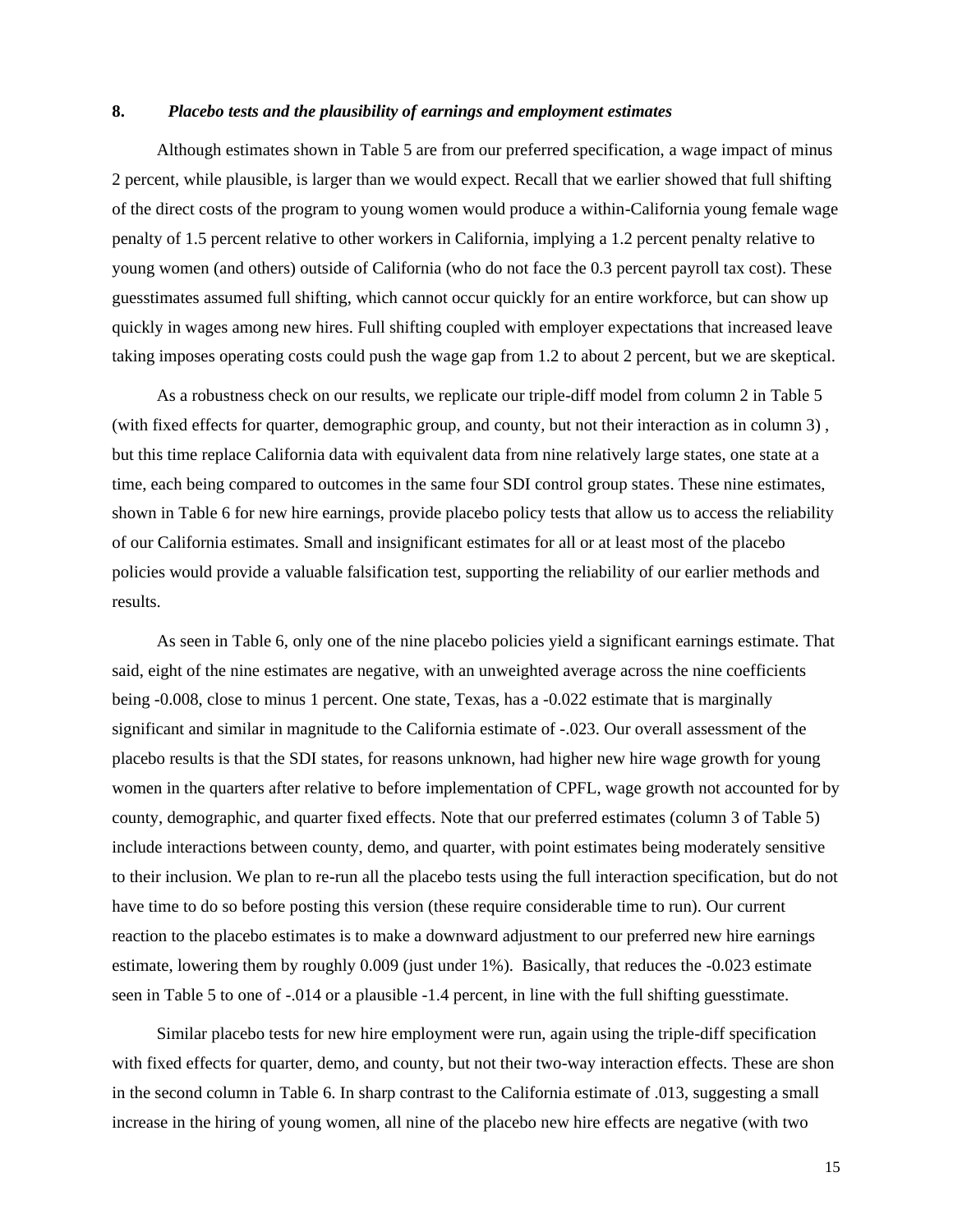being significant), with the average being -.021. In short, the four SDI states appear to have had faster employment growth as well as wage growth for young women during the period following CPFL. If we adjust upward our assessment of California's new hire estimate by .021, it rises from .013 to .034. Although further analysis is required, we do not regard this magnitude as implausible. An increase in the hiring of young women is consistent with a combination of full or close-to-full wage shifting coupled with increased labor supply by young women due to their valuation of paid family leave. And as discussed previously, payroll tax costs to a firm's employees do not vary with the incidence of paid family leave use (i.e., there is cross-firm subsidization from low-use to high-use companies). At a minimum, the evidence to date points clearly to a conclusion that young female workers in California have not had *reduced* new hiring as a result of the state's paid family leave policy.

#### **9.** *Employment and earnings treatment effect estimates from the Current Population Survey*

Although California's paid family leave (CPFL) program is relatively recent, we are aware of three studies (two unpublished) that analyze, at least to a limited extent, the employment and earnings effects of CPFL using household data from the Current Population Survey. Not surprisingly, estimates of the effects have been imprecise, making it difficult for authors to make reliable inferences as to program effects. Two studies have used the March Annual Social and Economic Supplement (ASEC) to the CPS, and one study (on which our analysis below builds) has used the Monthly Outgoing Rotation Groups (MORGs) of the CPS. The latter provides samples roughly three times larger than the March surveys and reports earnings and hours on the principal job the week prior to the survey, rather than annual earnings, weeks, and hours the previous calendar year.

In a paper analyzing the FMLA, Espinola-Arrendondo and Mondal (2010) also examine CPFL employment effects using the March 2001-2007 CPS. They compare female employment changes in California following CPFL relative to changes for women in other states with and without expanded FMLA provisions. Using numerous combinations of treatment and comparison groups, the authors conclude that all their treatment estimates are "both economically and statistically insignificant." One possibility is that that true effects of CPFL are close to zero. But another is that short-run CPFL effects are most likely to show up in data on new hires and not among incumbent employees. It is not surprising that CPFL effects (which may well be small) cannot be discerned using small samples in the March CPS to examine changes in employment and earnings *levels* largely determined by incumbent employees.

Although not the principal focus of their paper, Rossin-Slater et al. (2013) also use the March CPS to examine the earnings and employment effects of CPFL.<sup>20</sup> The authors faced several difficulties in

<sup>&</sup>lt;sup>20</sup> Rossin-Slater et al. (2013) provide evidence that CPFL significantly increased time off from work among mothers of young children. This is the primary focus of their paper. If time off from work is sufficiently costly to employers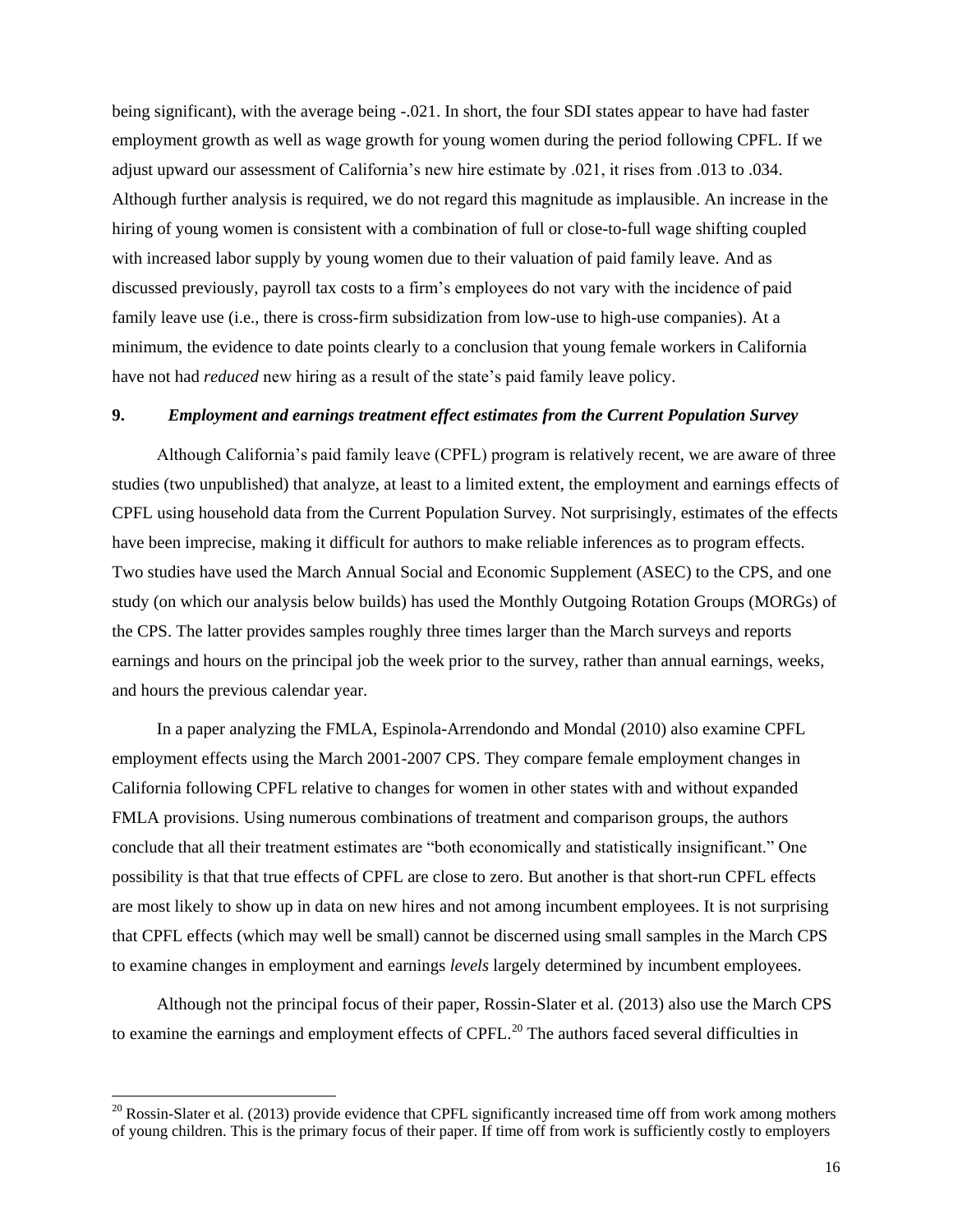precisely identifying those who are treated and not treated by CPFL (time of a child's birth cannot be reliably identified), so they present several alternative comparisons and make adjustments to their estimates to better measure treatment effects. They conclude that there were no changes in employment following CPFL, but that work hours (hours last week and in the prior year) among treated groups increased, conditional on employment. The authors offer a possible explanation for these somewhat puzzling results, but note that such an explanation is speculative and that future study is needed.

For reasons outlined previously, our preferred approach is to analyze the CPFL (as well as other labor market shocks) using data on new hires. For purposes of comparison, however, we also provide analysis using data from the Monthly Outgoing Rotation Groups (MORGs) of the Current Population Survey (CPS) for the 24 months before and 24 months following CPFL as do the QWI results presented above. Earlier analyses of these data were provided in Schroeder (2011).

The sample includes private sector non-student wage and salary workers (neither government nor self-employed workers are automatically covered by CPFL), ages 18-65. In addition, workers whose earnings are imputed by Census, about 30% of the sample, are omitted. As shown by Bollinger and Hirsch (2006), it is essential that they be excluded. Non-respondents are assigned earnings from "similar" donors, but match criteria do not include state, sector of employment, marital status, or numerous other variables (the only attribute with an exact match is sex). Thus, a worker in California is likely to be assigned the earnings of a resident outside California in a different industry, among other differences. Inclusion of imputed earners leads to substantial attenuation of coefficients (so-called "match bias") on non-match criteria, in this case treatment effect estimates based on residence in California.<sup>21</sup>

Wage and employment equations are estimated using a double-diff approach analogous to those shown for the QWI. As in Table 3, Appendix Table A-3 provides a within California analysis estimating wage and employment changes for young women relative to older women and young men. As in Table 4, Table A-4 compares wage and employment changes of young women in California to young women in the four SDI states, plus a comparison to workers in all states. Our wage variable measures average hourly earnings, calculated in one of four ways depending on the employee, 1) hourly straight-time wage for those who are paid by the hour and do not have tips, overtime or commission earnings, 2) the straighttime wage plus weekly tips, overtime or commissions divided by the usual hours worked per week, 3) usual weekly earnings (inclusive of tips, overtime and commissions) divided by the usual number of

and not fully offset by benefits from greater long-run attachment, then we could observe negative wage effects among young female new hires, even absent shifting of the payroll tax burden to young women.

<sup>&</sup>lt;sup>21</sup> It is relatively simple to reweight the estimation sample of respondents to make it representative using inverse probability weights (IPW) with respect to response. In practice, estimates based on unweighted respondent samples and IPW samples produce highly similar results (Bollinger and Hirsch 2006). Retaining imputed earners, while introducing serious match bias, fails to account for non-ignorable response bias since imputed earnings are from respondent donors (non-respondent earnings cannot be observed).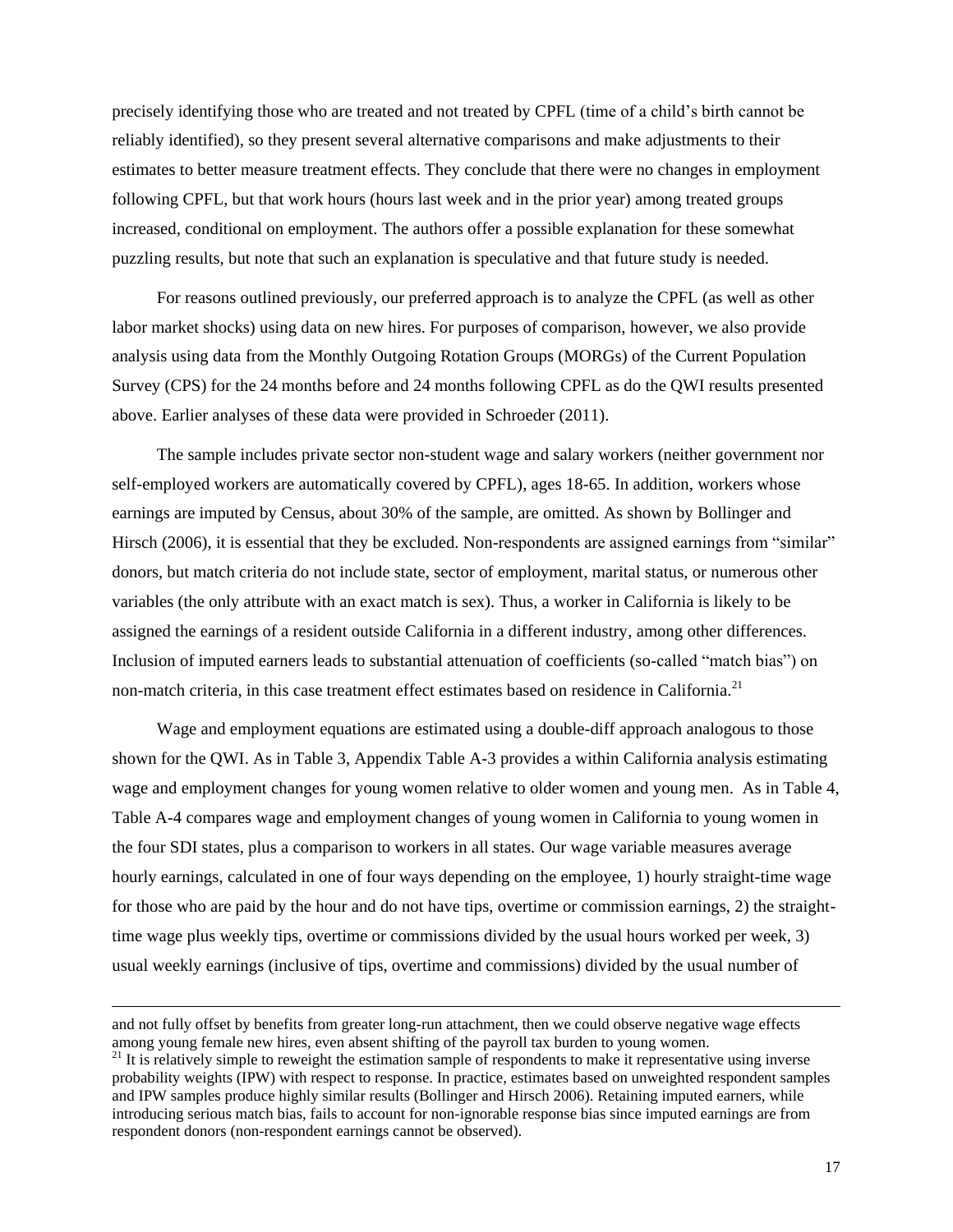hours worked for salaried workers, and 4) weekly earnings divided by hours worked the previous week for salaried workers whose usual hours vary. In the CPS, employment is defined as those employed either at work or absent from work. Individuals on PFL should be counted as employed with their wages, usual weekly earnings, and usual weekly hours reported. Log wage and LPM employment equations are estimated, with controls for marital status, full time work status, race, ethnicity, educational attainment, potential experience (plus squared and cubed), and dummies for market size (MSA sizes or outside an MSA). Similar to our QWI analysis, fixed effects are included for quarter, demographic group, and state (in Table A-4).

Not surprisingly, treatment effect estimates indicate highly imprecise effects on wages and employment, all being statistically insignificant (but not necessarily small in magnitude). For the within-California analysis (Table A-3), all estimated wage effects are negative, on the order of -0.02 to -0.03 relative young men and older women. These estimates are superficially similar in magnitude to those obtained with the QWI of -.01 to -.02. But they are not analogous, since the CPS measures are for wage levels among incumbents whereas those for the QWI are earnings to new hires. In short, a 2-3 percent change in wages among incumbents over a relatively brief time period is improbably large. Whereas, the QWI within-state estimates found a 1-2 percent employment increase in young female new hires, the CPS estimates are uniformly negative, basically showing a zero effect young female employment levels relative to those of young men and a -0.01 effect relative to older women. Again, no estimate is close to statistical significance.

For the cross-state analyses, comparing young California women to young women in other states, the QWI double-diff analysis (Table 4) suggested a 1 percent new hire wage decrease coupled with a 2 percent new hire employment increase relative to SDI states. The similar CPS analysis (Table A-4) produces a marginally significant -0.04 estimated wage level effect and a -.01 (insignificant) employment effect. The 4 percent wage level decline for (mostly) incumbents is implausible. Of particular interest in Table A-4 is the parallel analysis that includes an all-states rather than SDI comparison. Using all-states as the comparison group, both wage and employment effects are effectively zero (half percent increases in wage and employment levels). The difference between the SDI and all-state results indicates that the four SDI states exhibited higher than average wage growth and (to a lesser extent) employment growth, consistent with what was seen in the QWI placebo policy tests. In a set of CPS placebo tests using eleven state groups geographically adjacent and roughly the same size as California as placebo treatment groups, compared to outcomes in the SDI states, we found substantially negative placebo wage effects and generally small negative employment effects for nearly all eleven state groups, highly similar to the estimated treatment effects in California.

In short, the CPS analysis is unable to provide estimates of CPFL wage and employment effects

18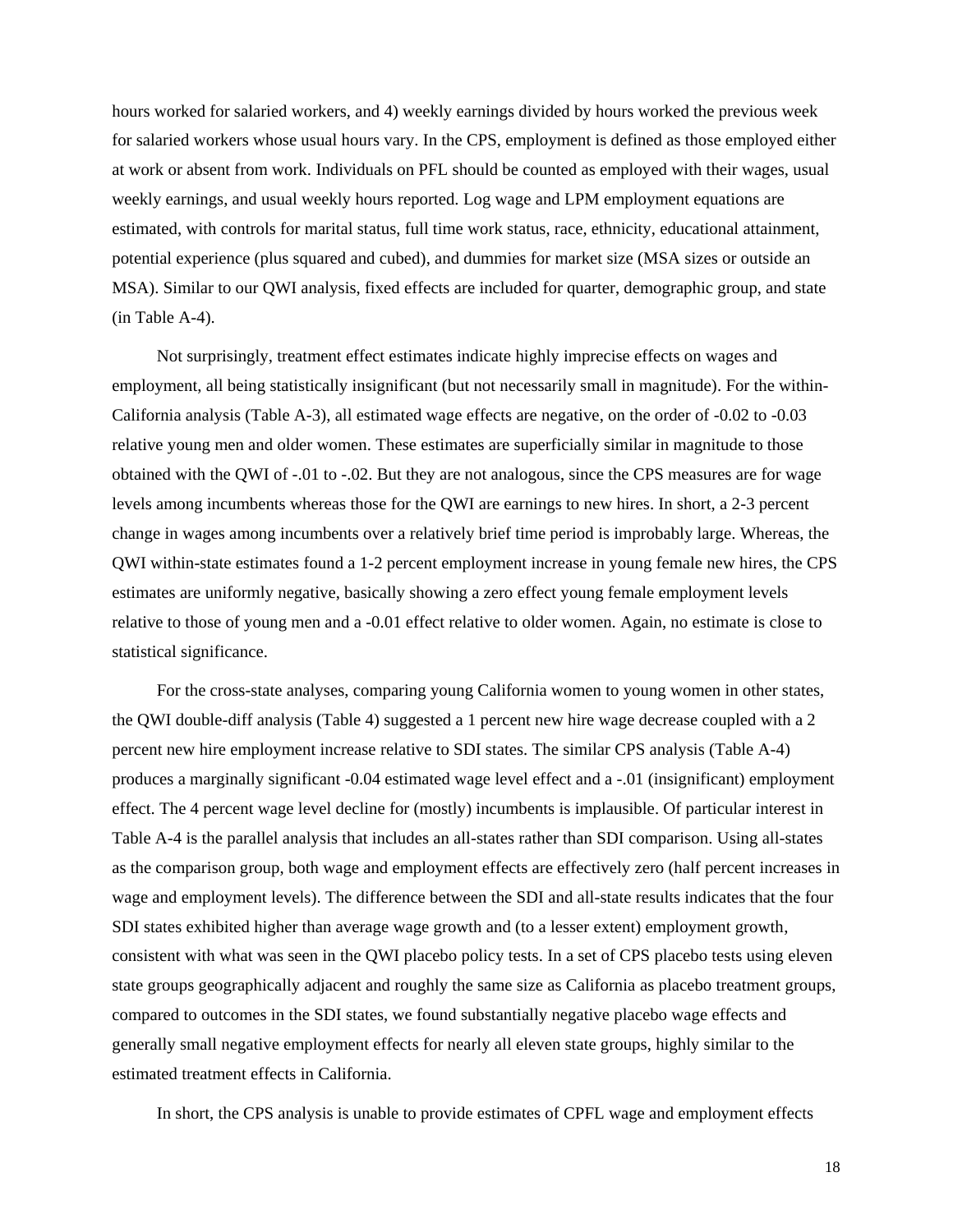that, taken alone, are sufficiently precise to draw strong inferences. The CPS results reinforce the finding from the QWI that the four SDI states, which form a natural comparison group for California, appear to have had abnormally high wage and employment growth for young women following passage of CPFL. Our response to this finding is to increasingly use information from non-SDI as well as SDI states. Use of synthetic controls to select (and weight) the comparison group states may be an appropriate path to take as we continue our work. Information from the CPS regarding detailed worker, job, and location (city size) characteristics should aid in creating such synthetic controls.

Despite concerns about the SDI comparison group, our interpretation of the overall evidence to date (with emphasis on the QWI) is that it supports a conclusion that CPFL produced small negative new hire wage effects coupled with increased hiring of young women in California.

#### **10.** *Conclusion*

 $\overline{a}$ 

Employer mandates are likely to have small effects. Nonwage benefits highly valued by workers relative to their costs are those most likely to be voluntarily provided by employers (with costs shifted to workers). Benefits that have substantial costs relative to worker valuation are those least likely to be mandated through the political process. Mandated worker benefits not provided voluntarily but that are politically viable are likely to have small or similar benefits and costs (Addison and Hirsch 1997).

Unfortunately, most available data sets are incapable of accurately identifying small or modest causal effects from employer mandates. Specifically, household data sets such as the CPS have small sample sizes of individuals by geographic location by time period. Establishment data rarely provide the demographic and geographic breakdown needed to analyze mandates that differentially impact alternative groups of workers. More fundamentally, wages and employment across demographic groups or within businesses change gradually. Incumbent workers are not likely to have their pay reduced substantially. Nor will businesses quickly alter the demographic make-up of their trained workforces through dismissals. The margin for which one is most likely to observe wage and employment adjustments in response to an employer mandate is with respect to new hires, both through changes in their demographic composition and in the wages offered.

The Quarterly Workforce Indicators (QWI) data set provides a relatively new and underutilized resource that lends itself well to the evaluation of public policies that differentially affect employment and/or earnings with respect to time, location, and demographic group.<sup>22</sup> Particularly appealing is QWI's provision of data on the number and earnings of stable (not short-term) new hires, the margins over which labor market adjustments are most likely to occur.

 $^{22}$  An excellent example is a recent paper by Gittings and Schmutte (2012), who use the QWI to examine the effect of minimum wages on new hires and separations.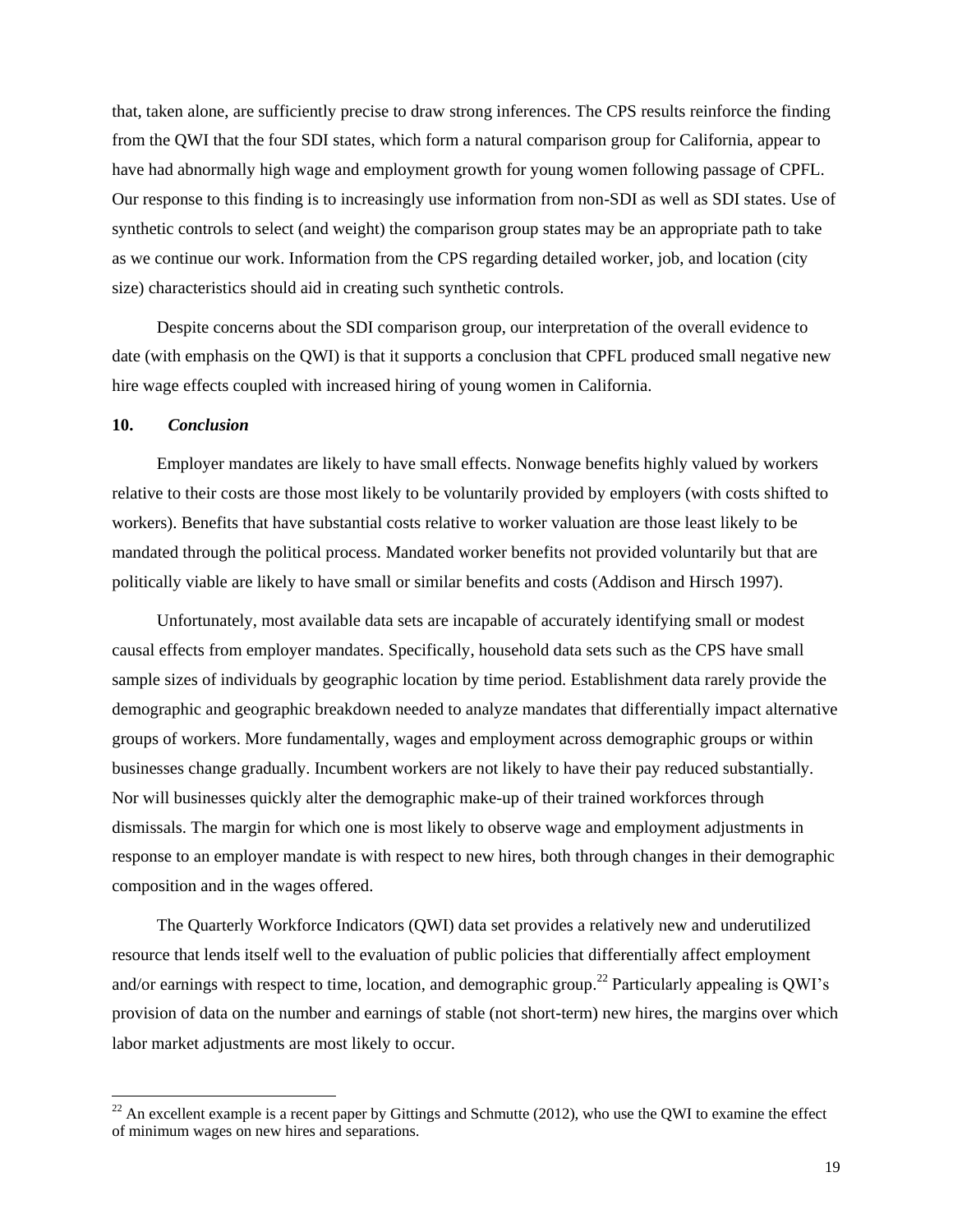In this paper, we use the QWI to examine the effects of California's paid family leave policy adopted in July 2004, the first state in the U.S. to do so. CPFL effectively added six weeks of partially paid leave to new mothers (or fathers), added to the ten to twelve week paid disability leave already available for pregnancy and the postpartum period. Recent work by Rossin-Slater (2013) indicates that CPFL led to increased time off among mothers with infants. Our analysis concludes that CPFL resulted in modestly lower earnings combined with increased employment for young women in California, as compared to young men and older women in California and to younger women in those states that had paid disability insurance for pregnancy but not paid family leave.

Our results, although preliminary, are best explained by an outward shift of young women's labor supply, implying that their valuation of paid family leave benefits is roughly equal to or greater than costs of the program. Stated alternatively, some if not much of the costs of CPFL have been shifted to those workers who most highly value the benefit (young women), leading to labor supply increases among young women and little or no apparent efficiency loss. The finding that employment increases as a result of a family-friendly policy is consistent with recent results from international comparisons. Blau and Kahn (2013) provide evidence suggesting that a general lack of family-friendly policies in the U.S., as compared to other developed economies, helps explain the U.S. reversal in female labor force participation, being ranked sixth out of 22 OECD countries in 1990, but 17<sup>th</sup> of 22 in 2010.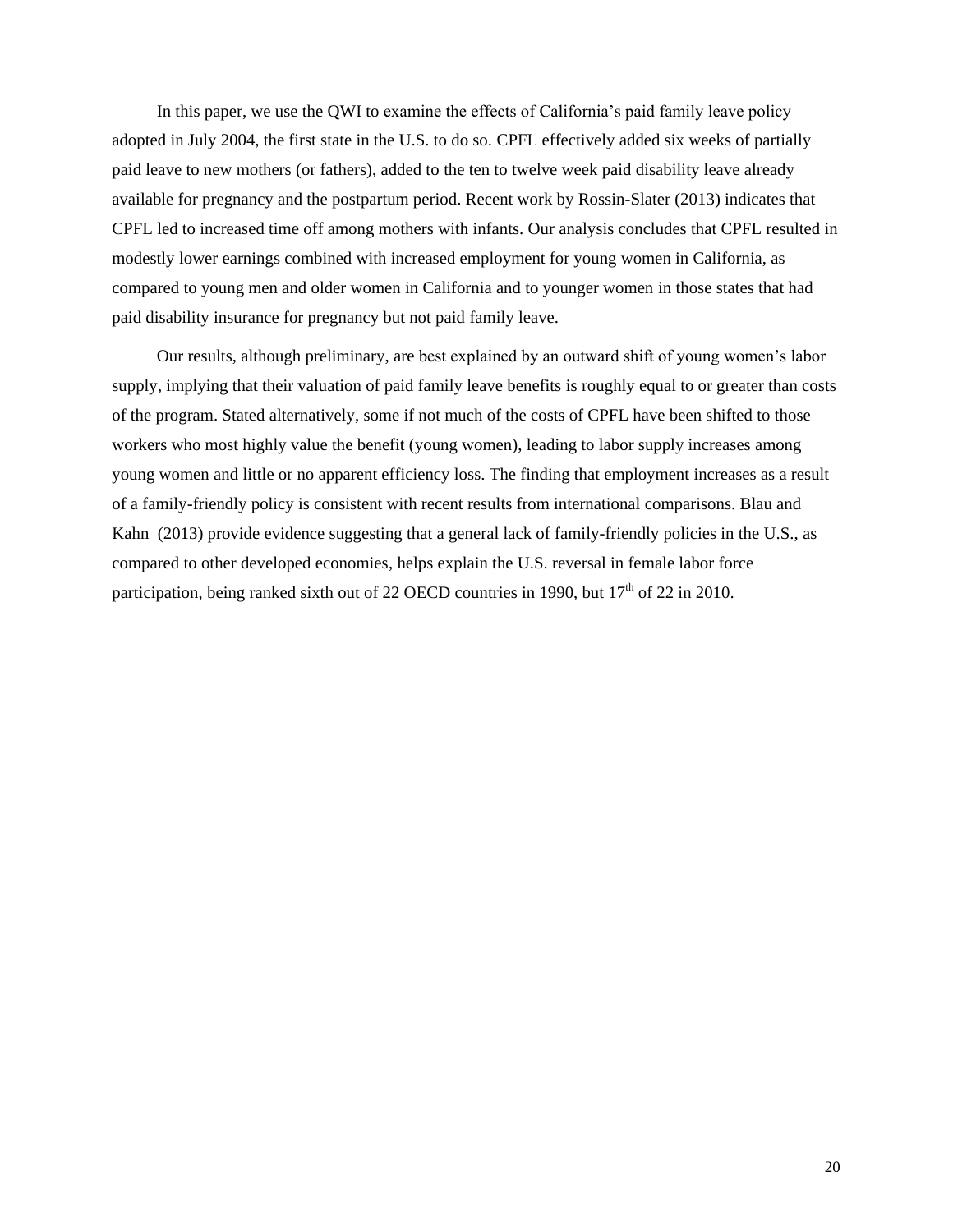#### **References**

- Abowd, J.M., B.E. Stephens, L. Vilhuber, F. Andersson, K.L. McKinney, M. Roemer, and S. Woodcock. 2009. "The LEHD Infrastructure Files and the Creation of the Quarterly Workforce Indicators," in T. Dunne, J.B. Jensen and M.J. Roberts, eds., *Producer Dynamics: New Evidence from Micro Data* (Chicago: University of Chicago Press), 149-230.
- Addison, John T. and Barry T. Hirsch. 1997. "The Economic Effects of Employment Regulation: What Are the Limits?" in B.E. Kaufman, ed. *Government Regulation of the Employment Relationship*, IRRA 50th Anniversary Volume, Madison, WI: Industrial Relations Research Association, 125-178.
- Appelbaum, Eileen and Ruth Milkman. 2011. "Leaves That Pay: Employer and Worker Experiences With Paid Family Leave in California." http://www.cepr.net/documents/publications/paid-family-leave-1- 2011.pdf
- Baum, Charles L., II. 2003. "The Effects of Maternity Leave Legislation on Mothers' Labor Supply after Childbirth." *Southern Economic Journal* 69(4), April, 772-799.
- Blau Francine D. and Lawrence M. Kahn. 2013. "Female Labor Supply: Why Is the United States Falling Behind?" *American Economic Review Papers and Proceedings* 103(3), 251-256.
- Bollinger, Christopher R. and Barry T. Hirsch. 2006. "Match Bias from Earnings Imputation in the Current Population Survey: The Case of Imperfect Matching." *Journal of Labor Economics* 24(3), July, 483-519.
- Card, David. 1992. "Regional Variation in Wages to Measure the Effects of the Federal Minimum Wage," *Industrial and Labor Relations Review* 46(1), October, 22-37.
- Espinola-Arrendondo, Ana and Sunita Mondal. "The Effect of Parental Leave on Female Employment: Evidence from State Policies." Washington State University School of Economic Sciences working paper series WP 2008-15 (2008). Revised 2010.
- Fass, Sarah. 2009. *Paid Leave in the States: A Critical Support for Low-wage Workers and Their Families*, National Center for Children in Poverty, Columbia University, March.
- Gittings, R. Kaj and Ian Schmutte. 2012. "Getting Handcuffs on an Octopus: Minimum Wages, Employment and Turnover," unpublished manuscript, Louisiana State Univesity and University of Georgia.
- Gruber, Jonathan 1994. "The Incidence of Mandated Maternity Benefits," *American Economic Review* 84(3), June, 622-641.
- Martin, J.A., B.E. Hamilton, S.J. Ventura, M.J.K. Osterman, S. Kirmeyer, T.J. Mathews, and E.C. Wilson. 2011. *Births: Final Data for 2009*, National Vital Statistics Reports, Division of Vital Statistics, U.S. Department of Health and Human Services. Volume 60, Number 1, November 3, 2011.
- Rossin-Slater, Maya, Christopher J. Ruhm, and Jane Waldfogel. 2013. "The Effects of California's Paid Family Leave Program on Mothers' Leave-Taking and Subsequent Labor Market Outcomes, " *Journal of Policy Analysis and Management* 32(2) Spring, 224-245.
- Ruhm, Christopher J. 1998. "The Economic Consequences of Parental Leave Mandates: Lessons from Europe." *Quarterly Journal of Economics* 113(23), February, 285-316.
- Schroeder, Mary C. 2011. *The Economics of Mandated Paid Leave*, doctoral dissertation, Department of Economics, Emory University.
- Summers, Lawrence H. 1989. "Some Simple Economics of Mandated Benefits," *American Economic Review Papers and Proceedings* 79(2), May, 177-183.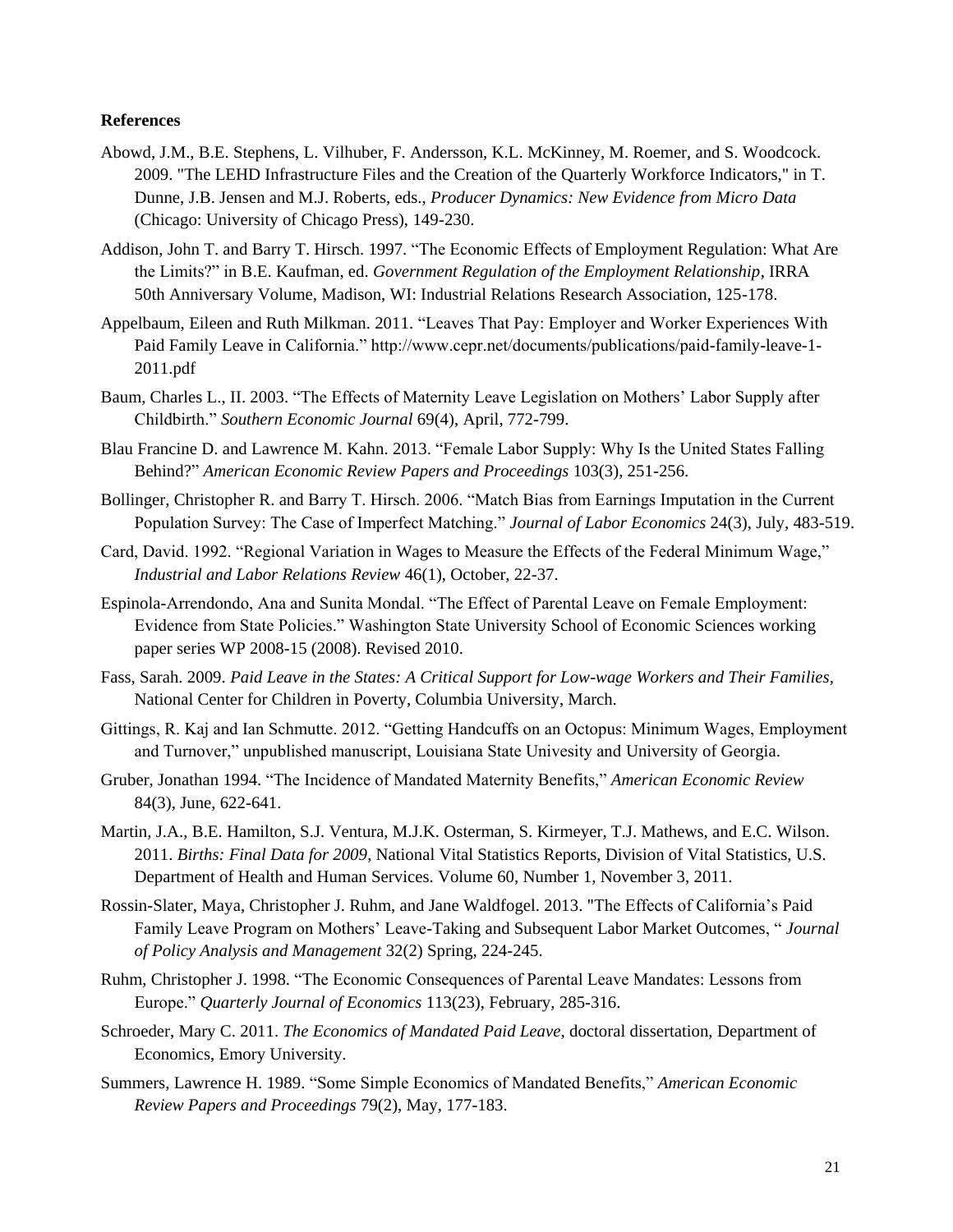# **Figure 1: Wage-Employment Effects of CPFL in California**

Young Women Young Men and Older Women

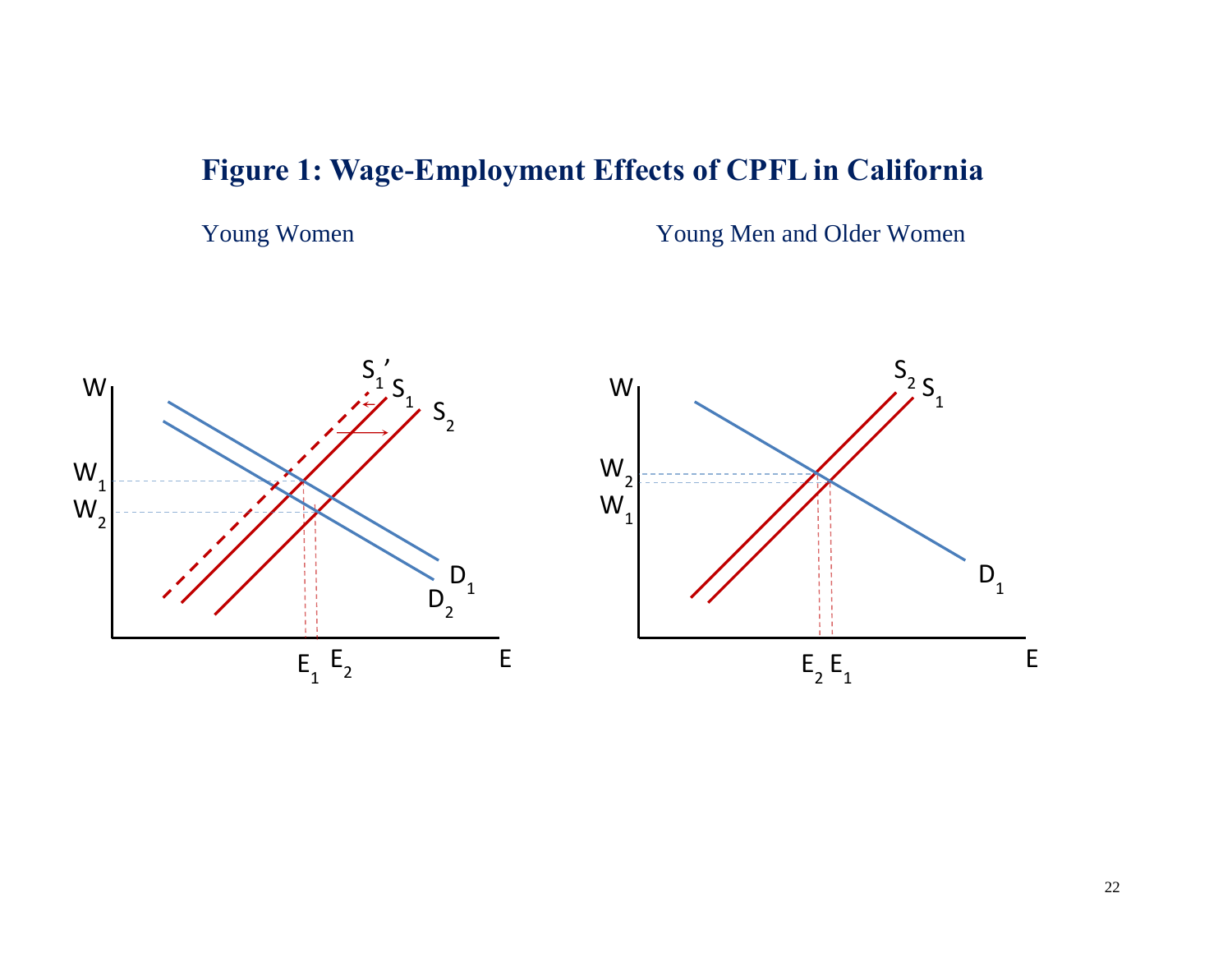| SDI/PFL claims and benefits                    | FY 2005        | FY 2006        | FY 2007        | FY 2008        | FY 2009  | FY 2010  | FY 2011  |
|------------------------------------------------|----------------|----------------|----------------|----------------|----------|----------|----------|
| Total SDI pregnancy claims paid                | 172,623        | 175,194        | 183,013        | 189,139        | 181,685  | 169,957  | 168,593  |
| SDI claims transitioning to PFL bonding claims |                |                | 108,818        | 115,392        | 119,442  | 111,024  | 127,529  |
| Estimated PFL/SDI share                        |                |                | 0.655          | 0.631          | 0.636    | 0.614    | 0.655    |
| Average weekly benefit, SDI pregnancy claims   |                |                | \$354          | \$368          | \$382    | 397      | \$398    |
| Average weeks, SDI pregnancy claims            |                |                | 11.97          | 10.43          | 10.43    | 10.50    | 10.70    |
| Average weekly benefit, PFL claims             | \$409          | \$432          | \$441          | \$457          | \$472    | \$488    | \$488    |
| Average weeks per PFL claim                    | 4.84           | 5.32           | 5.37           | 5.35           | 5.39     | 5.37     | 5.30     |
| Total PFL claims filed                         | 150,514        | 160,988        | 174,838        | 192,494        | 197,638  | 190,743  | 204,893  |
| Total PFL claims paid                          | 139,593        | 153,446        | 165,967        | 182,834        | 187,889  | 180,675  | 194,777  |
| Total PFL benefits paid*                       | \$300.42       | \$349.33       | \$387.88       | \$439.49       | \$472.11 | \$468.79 | \$498.44 |
| % of PFL claims filed for bonding              | 87.7%          | 87.8%          | 87.6%          | 87.6%          | 88.8%    | 87.8%    | 87.3%    |
| number of bonding claims filed by women        | 109,566        | 112,631        | 119,893        | 129,986        | 132,958  | 123,632  | 128,774  |
| % of bonding claims filed by women             | 83.0%          | 79.7%          | 78.3%          | 77.1%          | 75.8%    | 73.8%    | 72.0%    |
| CY SDI/PFL tax, contribution, benefit rules    | <b>CY 2000</b> | <b>CY 2001</b> | <b>CY 2002</b> | CY 2003        | CY 2004  | CY 2005  | CY 2006  |
| Contribution rate                              | 0.65%          | 0.70%          | 0.90%          | 0.90%          | 1.18%    | 1.08%    | 0.80%    |
| Taxable wage ceiling                           | \$46,327       | \$46,327       | \$46,327       | \$56,916       | \$68,829 | \$79,418 | \$79,418 |
| Maximum worker contribution                    | \$324          | \$324          | \$417          | \$512          | \$812    | \$858    | \$635    |
| Maximum weekly benefits                        | \$490          | \$490          | \$490          | \$603          | \$728    | \$840    | \$840    |
|                                                | CY 2007        | <b>CY 2008</b> | CY 2009        | <b>CY 2010</b> | CY 2011  |          |          |
| Contribution rate                              | 0.60%          | 0.80%          | 1.10%          | 1.10%          | 1.20%    |          |          |
| Taxable wage ceiling                           | \$83,389       | \$86,698       | \$90,669       | \$93,316       | \$93,316 |          |          |
| Maximum worker contribution                    | \$500          | \$693          | \$997          | \$1,026        | \$1,120  |          |          |
| Maximum weekly benefits                        | \$882          | \$917          | \$959          | \$987          | \$987    |          |          |

# **Table 1: Descriptive Statistics on California Paid State Disability Insurance (SDI) and Paid Family Leave (PFL)**

\* dollar amounts are in millions

Source: Data were compiled by authors from data provided on the website and by an analyst at the State of California, Employment Development Department.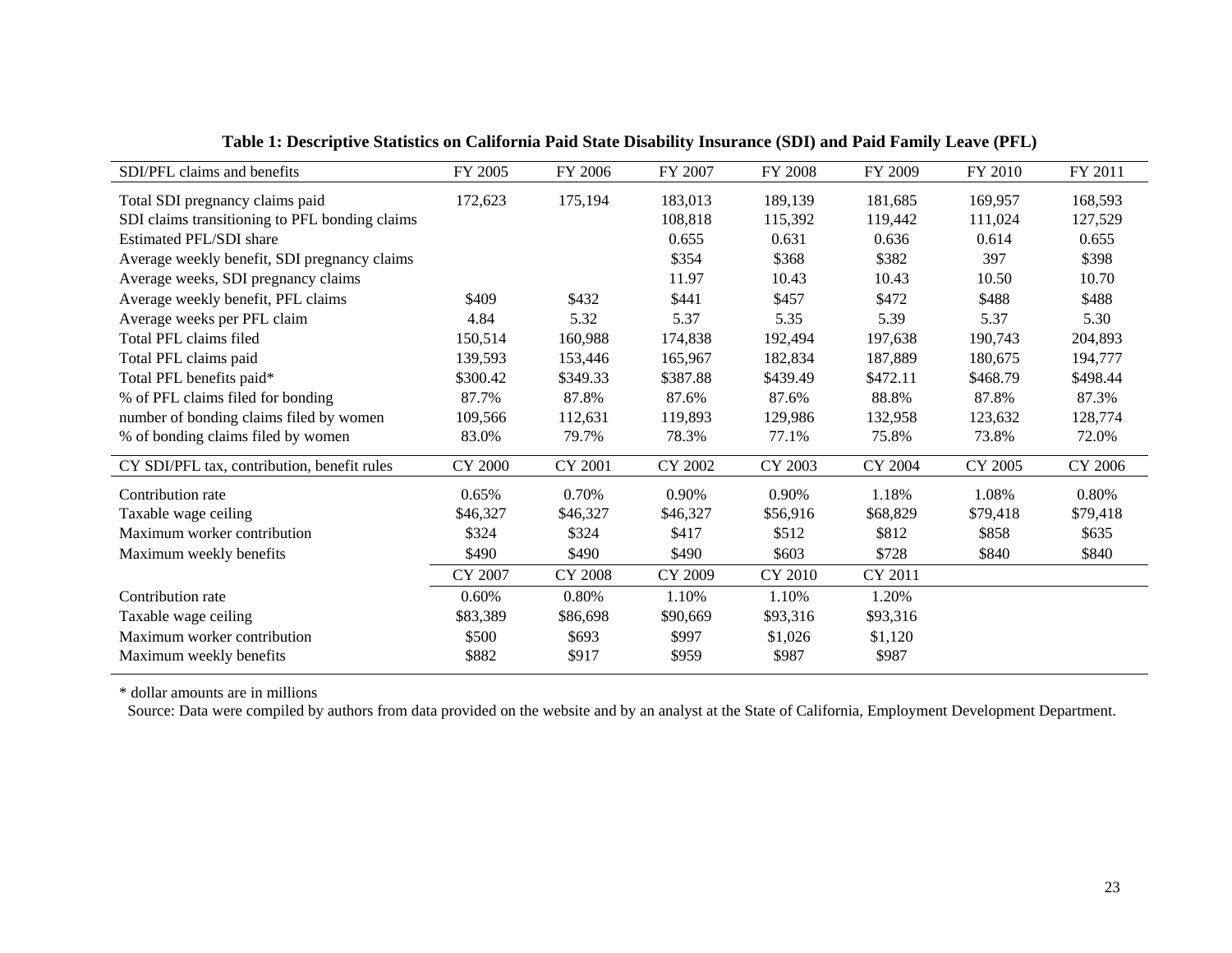|                        | Pre-CPFL             |           | Post-CPFL            |           | Post minus Pre      |                     |
|------------------------|----------------------|-----------|----------------------|-----------|---------------------|---------------------|
|                        | <b>Average New</b>   | Average   | <b>Average New</b>   | Average   |                     |                     |
|                        | <b>Hire Earnings</b> | New Hires | <b>Hire Earnings</b> | New Hires | $\Delta$ lnEarnings | $\Delta$ lnNewHires |
| California             |                      |           |                      |           |                     |                     |
| Young women            | \$1,562              | 77,370    | \$1,706              | 84,627    | 0.088               | 0.090               |
| Young men              | \$1,875              | 85,413    | \$2,068              | 91,439    | 0.098               | 0.068               |
| Older women            | \$2,111              | 61,302    | \$2,359              | 65,283    | 0.111               | 0.063               |
| Older men              | \$3,371              | 72,684    | \$3,758              | 77,050    | 0.109               | 0.058               |
| Paid SDI states        |                      |           |                      |           |                     |                     |
| Young women            | \$1,486              | 15,431    | \$1,620              | 16,517    | 0.087               | 0.068               |
| Young men              | \$1,846              | 15,349    | \$2,037              | 16,242    | 0.098               | 0.057               |
| Older women            | \$2,037              | 12,630    | \$2,252              | 13,322    | 0.100               | 0.053               |
| Older men              | \$3,518              | 13,991    | \$3,893              | 14,723    | 0.101               | 0.051               |
| "All" states except CA |                      |           |                      |           |                     |                     |
| Young women            | \$1,311              | 13,350    | \$1,410              | 14,479    | 0.073               | 0.081               |
| Young men              | \$1,714              | 13,979    | \$1,882              | 15,117    | 0.093               | 0.078               |
| Older women            | \$1,751              | 10,674    | \$1,920              | 11,627    | 0.092               | 0.086               |
| Older men              | \$3,053              | 11,777    | \$3,343              | 12,863    | 0.091               | 0.088               |
|                        |                      |           |                      |           |                     |                     |

|  |  |  | Table 2: Descriptive Evidence on QWI New Hire Earnings and Employment, Pre- and Post-CPFL |
|--|--|--|-------------------------------------------------------------------------------------------|
|  |  |  |                                                                                           |

Earnings and new hires are monthly values based on quarterly averages. Paid SDI states (i.e., those with state disability insurance covering pregnancy and postpartum) are Hawaii, New Jersey, New York, and Rhode Island. Because of incomplete data in the QWI, the "All" states group does not include Arkansas, Arizona, Massachusetts, New Hampshire, and Mississippi. They include the four paid SDI states. Young women and men are ages 19-34.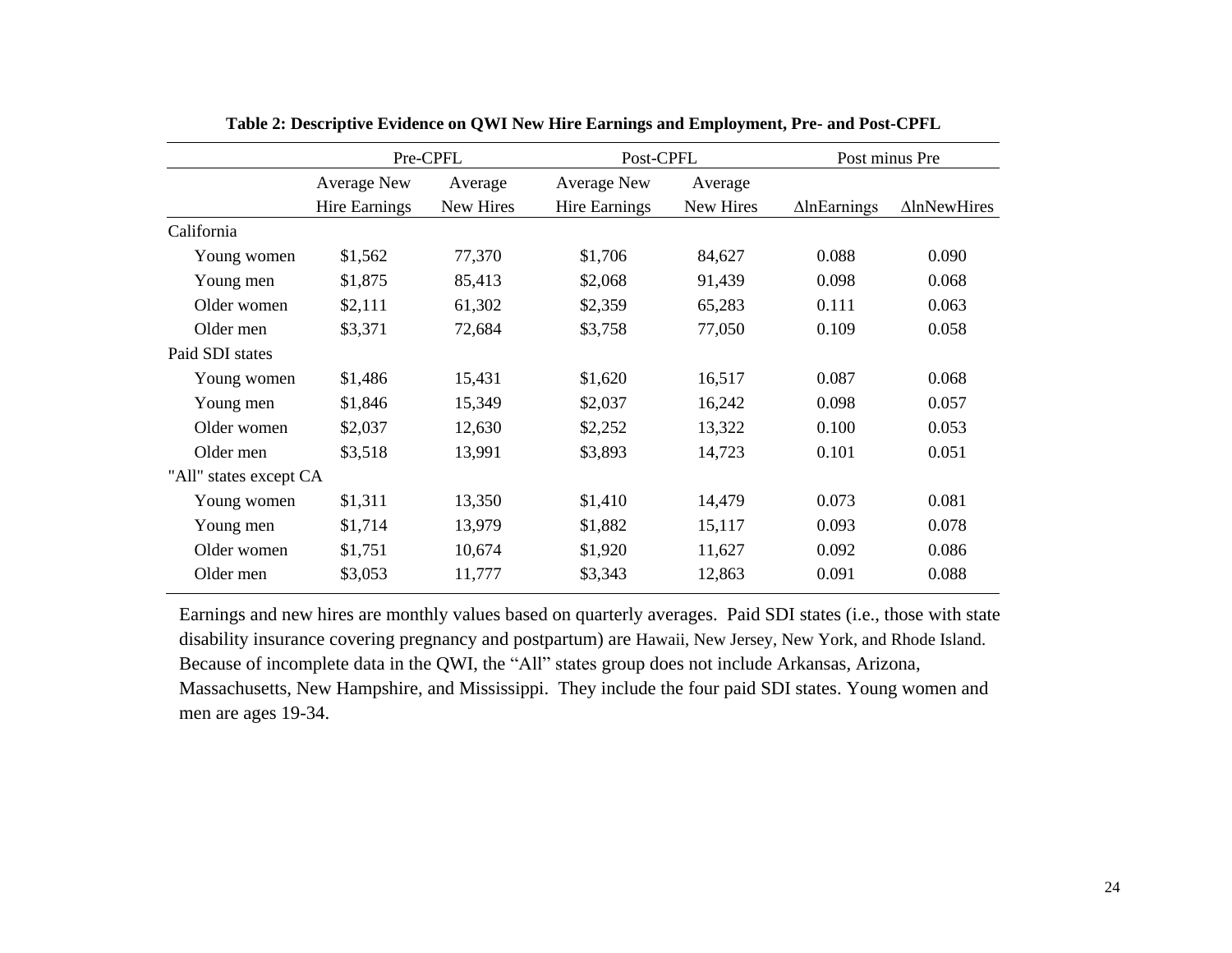| Control Group:                   |                   | Young Men          |                       |                    | Older Women        |                     |
|----------------------------------|-------------------|--------------------|-----------------------|--------------------|--------------------|---------------------|
|                                  | (1)               | (2)                | (3)                   | (4)                | (5)                | (6)                 |
| Dependent variable:              |                   | New Hire Earnings  |                       |                    | New Hire Earnings  |                     |
| Post x Female 19-34              | $-0.0056$         | $-0.0098$          | $-0.0134***$          | $-0.0275**$        | $-0.0226$          | $-.0226***$         |
|                                  | (0.0150)          | (0.0152)           | (0.0049)              | (0.0136)           | (0.0149)           | (0.0058)            |
| <b>Observations</b><br>R-squared | 96<br>0.114       | 96<br>0.997        | 5358<br>0.959         | 96<br>0.291        | 96<br>0.996        | 5367<br>0.951       |
| FE                               | None              | Qtr, Dem           | Qtr, Dem,<br>County   | None               | Qtr, Dem           | Qtr, Dem,<br>County |
| Dependent variable:              |                   | New Hires          |                       |                    | New Hires          |                     |
|                                  |                   |                    |                       |                    |                    |                     |
| Post x Female 19-34              | .0295<br>(0.0215) | 0.0231<br>(0.0319) | $0.0236*$<br>(0.0130) | 0.0267<br>(0.0265) | 0.0156<br>(0.0312) | 0.0130<br>(0.0122)  |
| Observations                     | 96                | 96                 | 5415                  | 96                 | 96                 | 5414                |
| R-squared                        | 0.032             | 0.994              | 0.994                 | 0.149              | 0.993              | 0.995               |
| FE                               | None              | Otr, Dem           | Qtr, Dem,             | None               | Qtr, Dem           | Qtr, Dem,           |
|                                  |                   |                    | County                |                    |                    | County              |
|                                  |                   |                    |                       |                    | $\sim$             |                     |

## **Table 3: CPFL Effects on New Hire Earnings and Employment: Diff-in-Diff within California with Young Men and Young Women Comparison Groups**

\*\*\* p<0.01, \*\* p<0.05, \* p<0.1. Robust standard errors in parentheses. In cols. 1, 2, 4, and 5, s.e. are clustered at the demographic level (12 sex by age dummies); cols. 3 and 6 at the county by demographic level. The number of county fixed effects differs across samples due to non-disclosure of small cells.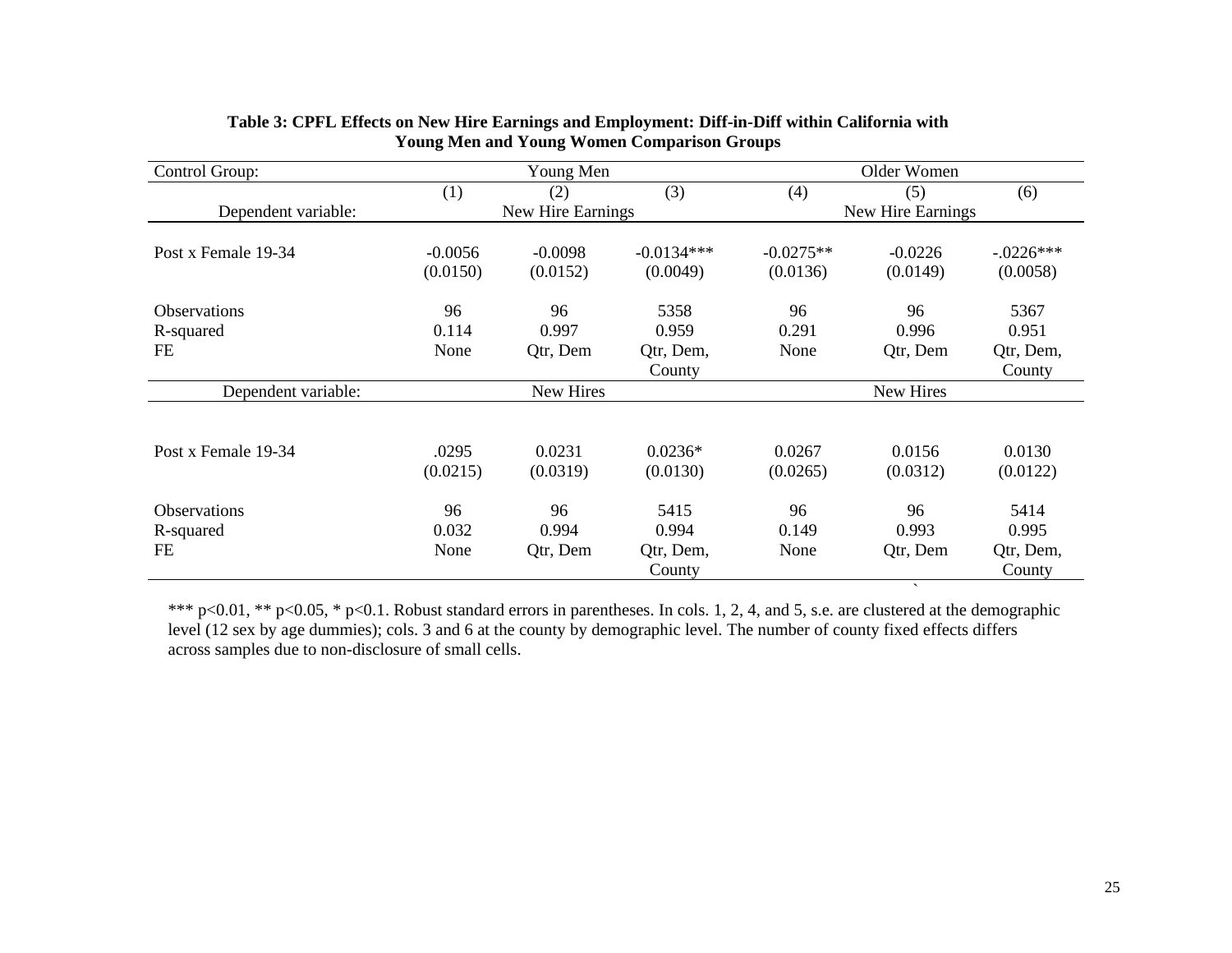|                                        | (1)                   | (2)                                       | (2)                                  |
|----------------------------------------|-----------------------|-------------------------------------------|--------------------------------------|
| Dependent variable:                    | <b>NH</b> Earnings    | <b>NH</b> Earnings                        | <b>NH</b> Earnings                   |
| Post x California                      | $-0.0052$<br>(0.0042) | $-0.0062$<br>(0.0042)                     | $-.0083$<br>(0.0142)                 |
| <b>Observations</b><br>R-squared<br>FE | 240<br>0.019<br>None  | 240<br>0.058<br>Qtr, Dem,<br><b>State</b> | 7105<br>0.942<br>Qtr, Dem,<br>County |
| Dependent variable:                    | New Hires             | <b>New Hires</b>                          | New Hires                            |
| Post x California                      | 0.0211<br>(0.0146)    | 0.01592<br>(0.0127)                       | 0.0183<br>(0.0147)                   |
| <b>Observations</b><br>R-squared<br>FE | 240<br>0.417<br>None  | 240<br>0.964<br>Qtr, Dem,<br><b>State</b> | 7132<br>0.997<br>Qtr, Dem,<br>County |

# **Table 4: CPFL Effects on New Hire Earnings and Employment: Diff-in-Diff across SDI States with Young Women Comparison Group**

\*\*\* p<0.01, \*\* p<0.05, \* p<0.1. Demographic fixed effects are for detailed age groups among young women. Robust standard errors in parentheses. In cols. 1-2, s.e. clustered at the state by demographic level and in col. 3 at the county by demographic level. The 240 state observations are based on 16 quarters for 5 states for 3 young female age groups. The SDI states are Hawaii, New Jersey, New York, and Rhode Island.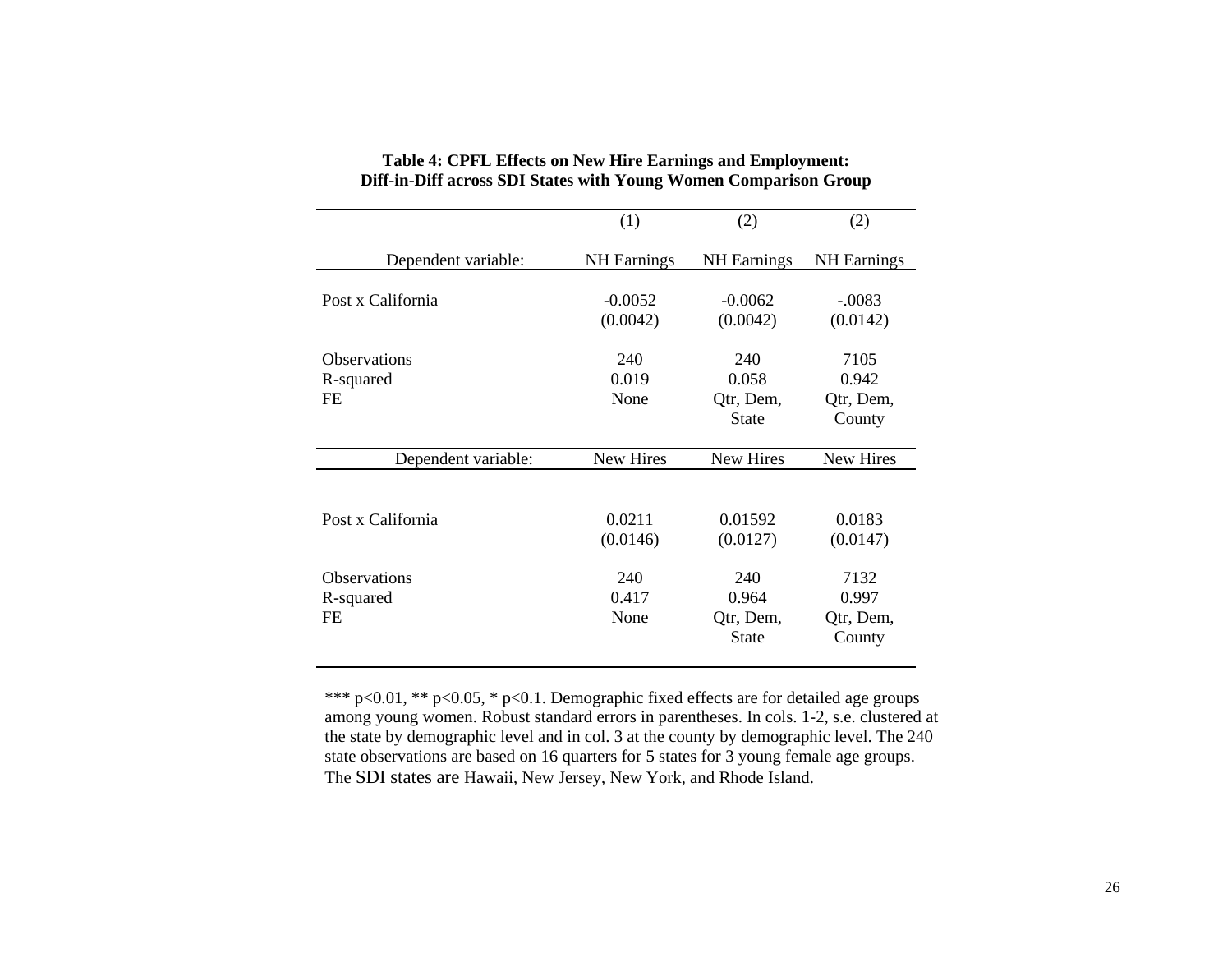|                              | (1)                     | (2)                     | (3)                                 |
|------------------------------|-------------------------|-------------------------|-------------------------------------|
| Dependent variable:          | <b>NH</b> Earnings      | <b>NH</b> Earnings      | <b>NH</b> Earnings                  |
| Post x Calif. x Female 19-34 | $-0.0307**$<br>(0.0126) | $-0.0234**$<br>(0.0100) | $-0.0210***$<br>(0.0061)            |
|                              |                         |                         |                                     |
| <b>Observations</b>          | 28,454                  | 28,454                  | 28,454                              |
| R-squared                    | 0.183                   | 0.890                   | 0.979                               |
| Dependent variable:          | New Hires               | New Hires               | New Hires                           |
| Post x Calif. x Female 19-34 | 0.0055<br>(0.0234)      | 0.0129<br>(0.0230)      | $0.0154*$<br>(0.0084)               |
| <b>Observations</b>          | 28,567                  | 28,567                  | 28,567                              |
| R-squared                    | 0.144                   | 0.844                   | 0.999                               |
| <b>FE</b>                    | None                    | Qtr, Dem,<br>County     | County-Qtr<br>Dem-Qtr<br>County-Dem |

# **Table 5: CPFL Effects on New Hire Earnings and Employment: Triple Diff including All Workers, Comparing Young California Women to Young Women in SDI States**

\*\*\* p<0.01, \*\* p<0.05, \* p<0.1. The units of observation are counties by quarter by demographic (age) group. Robust standard errors in parentheses, clustered at the county by demographic level. Observations weighted by number of new hires in the county-demographic-quarter. The SDI states are Hawaii, New Jersey, New York, and Rhode Island.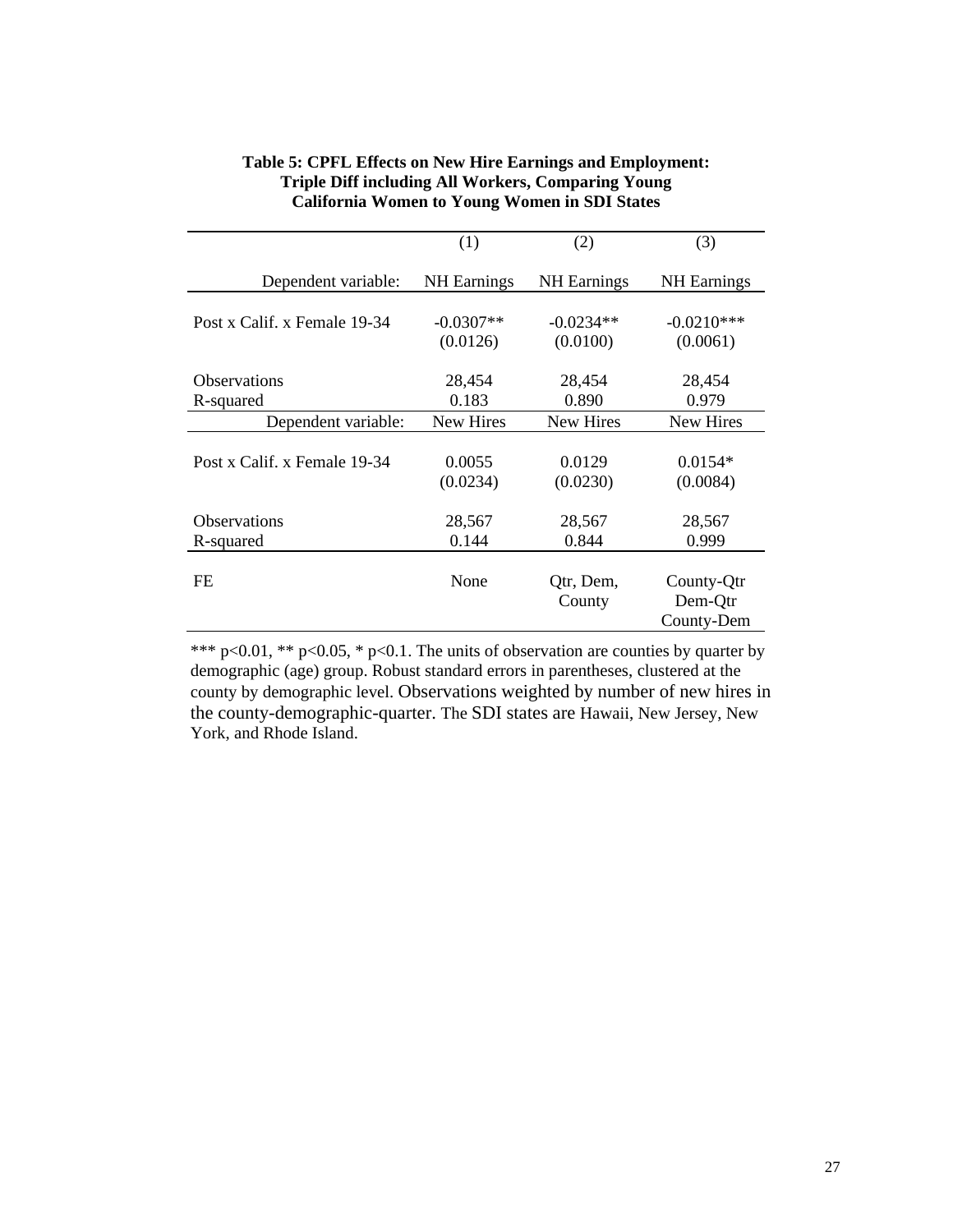| State:                          | <b>NH</b> Earnings  | New Hires           |
|---------------------------------|---------------------|---------------------|
| <b>California</b>               | $-0.0234**$         | 0.0129              |
| Florida                         | $-0.006$            | $-0.015$            |
| Georgia                         | $-0.012$            | $-0.012$            |
| <b>Illinois</b>                 | $-0.009$            | $-0.006$            |
| Michigan                        | $-0.007$            | $-0.019$            |
| North Carolina                  | $-0.007$            | $-0.043**$          |
| Ohio                            | $-0.010$            | $-0.032*$           |
| Texas                           | $-0.022*$           | $-0.028$            |
| Washington                      | 0.002               | $-0.018$            |
| Wisconsin                       | $-0.012$            | $-0.018$            |
| Placebo state avg. (unweighted) | $-0.0092$           | $-0.0212$           |
| Adjusted California estimates   | $-0.0142$           | 0.0341              |
| <b>FE</b>                       | Qtr, Dem,<br>County | Qtr, Dem,<br>County |

# **Table 6: Placebo Effects on New Hire Earnings and Employment: Triple Diff Showing Estimates for Nine States with No Policy, each Compared to the SDI States**

\*\*\* p<0.01, \*\* p<0.05, \* p<0.1. Table 6 is structured the same as column (2) of Table 5, the exception being that for each of the nine states assigned a placebo policy is substituted for California as the treatment location.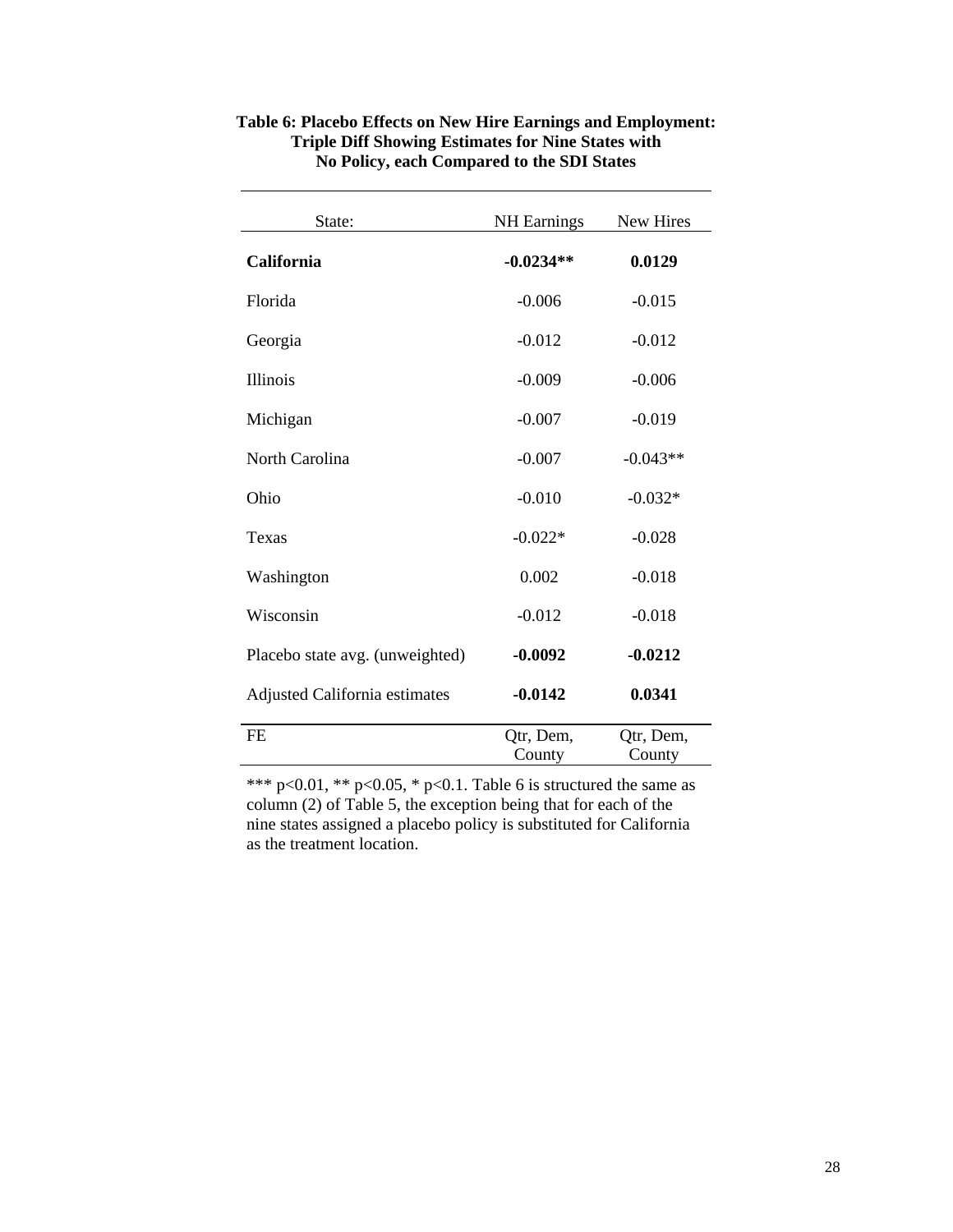| Control Group:      | Young Men                |                      |                      | Older Women                 |                      |                       |                      |                             |
|---------------------|--------------------------|----------------------|----------------------|-----------------------------|----------------------|-----------------------|----------------------|-----------------------------|
|                     | (1)                      | (2)                  | (3)                  | (4)                         | (5)                  | (6)                   | (7)                  | (8)                         |
| Dependent variable: | ln(Wages)                |                      |                      |                             | ln(Wages)            |                       |                      |                             |
| Post x Female 18-34 | $-0.017$<br>(0.026)      | $-0.017$<br>(0.018)  | $-0.0161$<br>(0.025) | $-0.0335$<br>(0.026)        | $-0.037$<br>(0.025)  | $-0.0293$<br>(0.020)  | $-0.0321$<br>(0.026) | $-0.0211$<br>(0.025)        |
| <b>Observations</b> | 9,987                    | 9,987                | 9,987                | 9,987                       | 11,466               | 11,466                | 11,466               | 11,466                      |
| R-squared           | 0.002                    | 0.055                | 0.087                | 0.217                       | 0.015                | 0.032                 | 0.057                | 0.221                       |
| FE                  | None                     | Qtr, Dem             | Qtr, Dem,<br>Size    | Qtr, Dem, Size,<br>Controls | None                 | Qtr, Dem              | Qtr, Dem,<br>Size    | Qtr, Dem, Size,<br>Controls |
| Dependent variable: | Employment<br>Employment |                      |                      |                             |                      |                       |                      |                             |
| Post x Female 18-34 | $-0.0035$<br>(0.009)     | $-0.0027$<br>(0.011) | $-0.0028$<br>(0.016) | $-0.000047$<br>(0.015)      | $-0.0107$<br>(0.006) | $-0.0132+$<br>(0.006) | $-0.0142$<br>(0.011) | $-0.00858$<br>(0.011)       |
| <b>Observations</b> | 16,085                   | 16,085               | 16,085               | 16,085                      | 24,152               | 24,152                | 24,152               | 24,152                      |
| R-squared           | 0.064                    | 0.072                | 0.075                | 0.109                       | 0.002                | 0.021                 | 0.024                | 0.088                       |
| FE                  | None                     | Qtr, Dem             | Qtr, Dem,<br>Size    | Qtr, Dem, Size,<br>Controls | None                 | Qtr, Dem              | Qtr, Dem,<br>Size    | Qtr, Dem, Size,<br>Controls |

# **Appendix Tables using the Current Population Survey (CPS)**

**Table A-3: CPFL Effects on New Hire Earnings and Employment: Diff-in-Diff within California with Young Men and Young Women Comparison Groups**

"Controls" include marital status, full time work status, race, ethnicity, educational attainment, potential experience (plus squared and cubed). "Dem" fixed effects are for detailed age groups among young women. Robust standard errors in parentheses. In cols. 1-2 and 5-6, s.e. are clustered at the age by sex level. The s.e. in col. 3-4 and 7-8 at the msa size by age by sex by msa level. CPS-MORG files described in text.